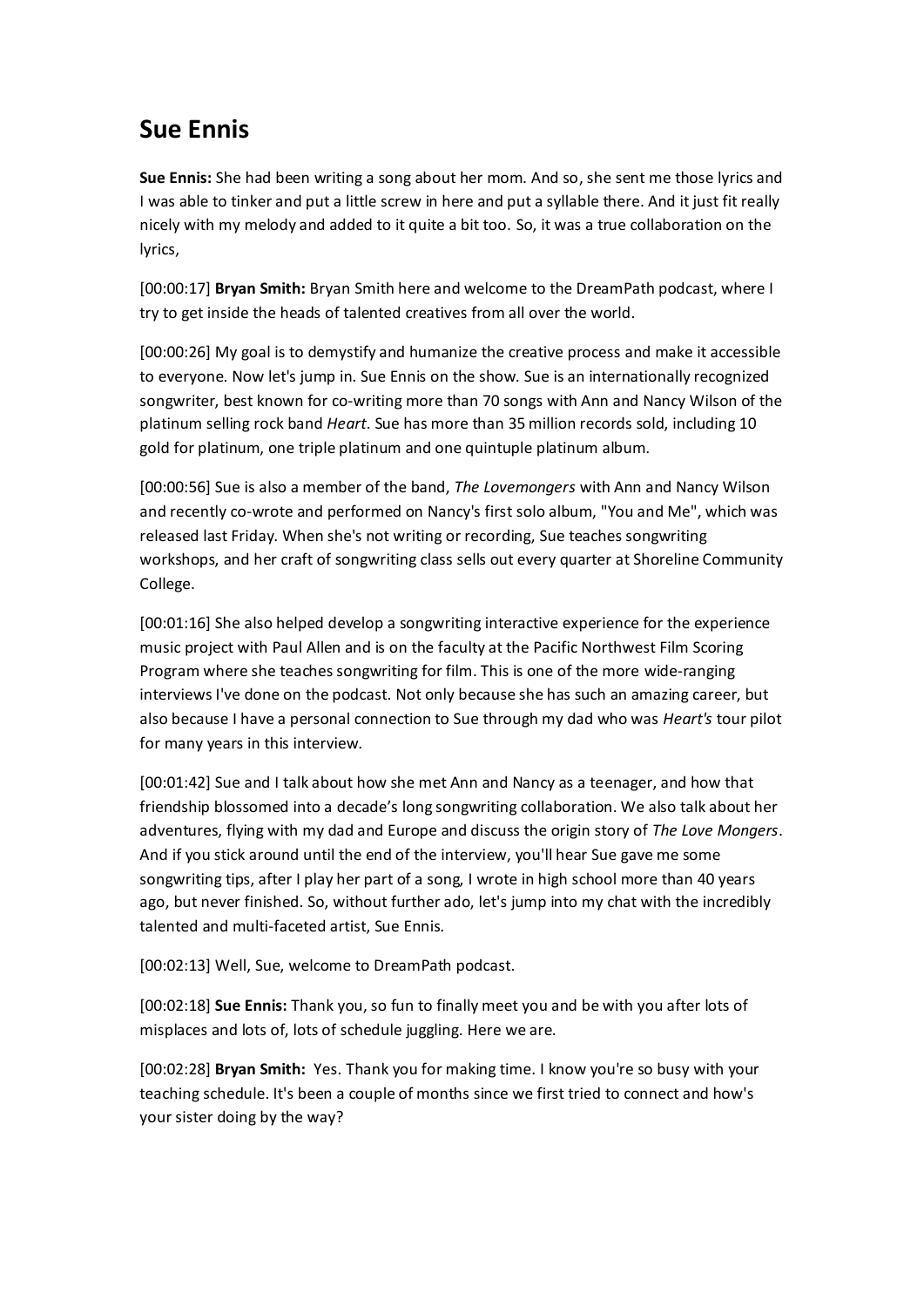[00:02:40] **Sue Ennis:** Thanks for asking Brian. Yeah, she's in, she's in really good shape. Yeah. Had a little bit of a, of a scare there, but, but everything went well and she's on the mend, so thank you.

[00:02:50] **Bryan Smith:** Yeah. Well, I first want to say congratulations on this solo album that you collaborated with Nancy on. It's called "You and Me" and Nancy Wilson's first solo album since starting her music career in the late sixties, early seventies. So yeah, I listened to what I could it's I don't think it's fully released yet that I could see.

[00:03:14] **Sue Ennis:** No, I think it's Friday. So, it should soon be available.

[00:03:18] **Bryan Smith:** Nice. I listened to what I could. "You and Me" is the song that I really connected with for obvious reasons you are featured on that track.

[00:03:58] What a touching song.

[00:03:59] **Sue Ennis:** Oh, thank you. You know, I can tell you a little bit about how that song came to be. And, you know, I had no idea that, you know, Nance would want it to be the title song for the record, but I think, I had written a song a while back, you know, a year and a half or so.

[00:04:16]That was just a personal song for me, little bit of a disguised song about my mom and about her death, but it had a lot of imagery and it was called follow me and I was going to keep her safe and I don't need to go into the first iteration, but I played it for Nance and she really loved the music, and she said that she thought that the words really weren't for her, but that it's, it was crazy that she actually had- she had been writing a song about her mom. She had been really missing her mom. And so she sent me those lyrics and I was able to tinker and, you know, put a little screw in here and put a syllable there and, it just fit really nicely with my melody and, added to it quite a bit too.

[00:05:03] So it was a true collaboration on the lyrics. And we both were of one. I was going to say mind, but really one heart, wanting to, conjure up a scenario where we could meet our moms again. And I don't mean in any kind of, you know, weird way, but rather that impulse that sometimes we have, you know, when our moms are gone, you know, when you're in a hard place or a lonely place or whatever it may be.

[00:05:27] And you think "if I could just call my mom right now", those of us who were lucky enough to have poor relationships, you know? So, in any case, that was something that we both had experienced. That "if only I could just talk to her" and we put sort of a, you know, a nicer spin on it and. And it was so cool to have Nat sing it.

[00:05:47] I mean, I was just, I was so thrilled that the song turned into something that she fully embraced and saying with so much sincerity, you know.

[00:05:56] **Bryan Smith:** It's really nice to hear her voice. I know she sang on a, was it "These Dreams" or, yeah, "These Dreams" back in the mid-eighties and had that turned into a number one hit demonstrated that she has the chops for sure, but just hasn't been featured as a vocalist. So, it was really cool to hear this.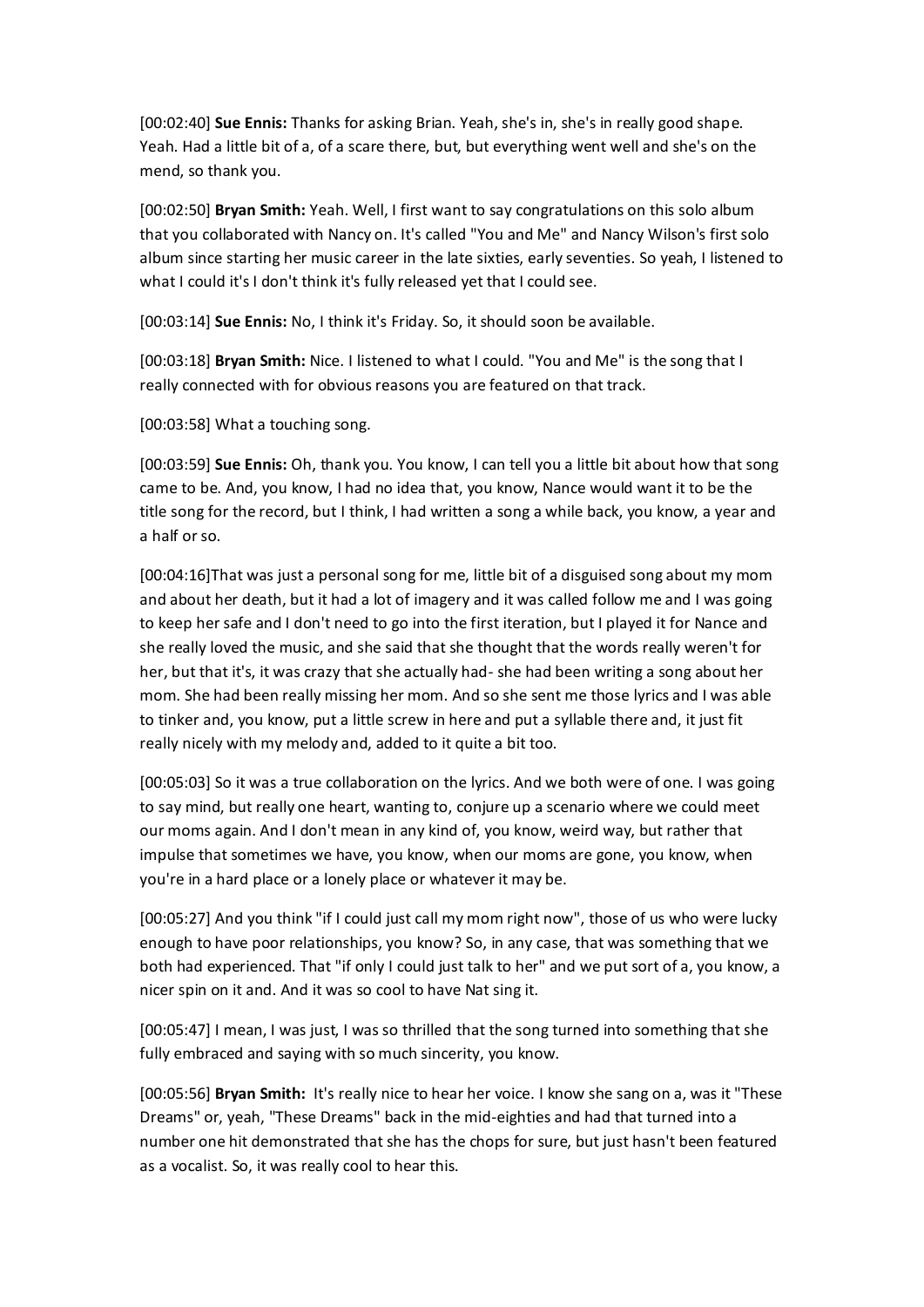[00:06:15] **Sue Ennis:** That's what happens when you share a band with Ann Wilson. Not to be Shelly, but you know, I mean, she, she certainly, yeah. I mean, one of, I think Rock's greatest voices and I will say that as her friend and a fan and. And then Nance always had a few moments, a few sort of spotlights in the live show where she could sing whatever she wanted, you know, and she often opted to sing covers.

[00:06:41] I think she's she sang, , Mona Lisa's and Mad Hatters at an old Elton John tune that just really beautiful melody. And then on the last tour, "The Boxer" and, you know, so something a little more acoustic focused and-

[00:06:55] **Bryan Smith:** with Sammy Hagar, right?

[00:06:56] **Sue Ennis:** Yeah.

[00:06:57] **Bryan Smith:** That's an interesting collaboration there. I was not expecting to see his name.

[00:07:02] **Sue Ennis:** No, he's an old friend of a very long-time friend of Jeff, Jeff Bywater, Nancy's husband. And so Nancy is of course gotten to know him and, , they have a really fun, playful relationship, you know, in Instagram and they Josh around it's. It's great. And I think she originally had a song that was a big, big rocker.

[00:07:23] That was a contender for the record. And she sent it to Sammy, and he said, "you know, this is kind of the obvious move." You know, "this is exactly what everyone would expect me to sing on this kind of hard rocking thing. What else do you have?" And, you know, she said, well, "The Boxer". And he said, "Oh, I love that song." and so that's how it came to be. They wanted to make a little bit of a surprise that you wouldn't imagine, you know.

[00:07:46] **Bryan Smith:** I'm looking for hearing it on Friday. I wasn't able to find it online because it's not out yet. Yeah, it's a, I was able to just to listen to maybe two or three songs, just little teasers. but I listened to that Mark Marin interview with Nancy, by the way that you posted on Twitter and learned a lot about Nancy and also heard a little bit about how this solo album came to be, and it sounds like the isolation of the pandemic and the downtime of the pandemic allowed for Nancy to create this thing without the distraction of being on the road all of those other pressures is that your understanding?

[00:08:22] **Sue Ennis:** Oh, for sure. I'd say, you know, Nancy, Nancy is my, you know, my true, truly my best friend. And, you know, it's been an amazing thing to have, you know, she was 12 when I met her and, you know, we just, we're just two likeminded souls.

[00:08:36] And so, you know, I know where she is, , emotionally and spiritually, you know, usually, as we move through life and, you know, she really was at a place I think, you know, kind of exhausted and turned inside out from all the touring and travel, and then was stuck at home and thought, you know, "what am I going to do? I'm not just going to sit here." And she started to, she started to, you know, just put it out there, do a couple of covers and enjoyed the experience. It was like really fulfilling and brought some purpose into being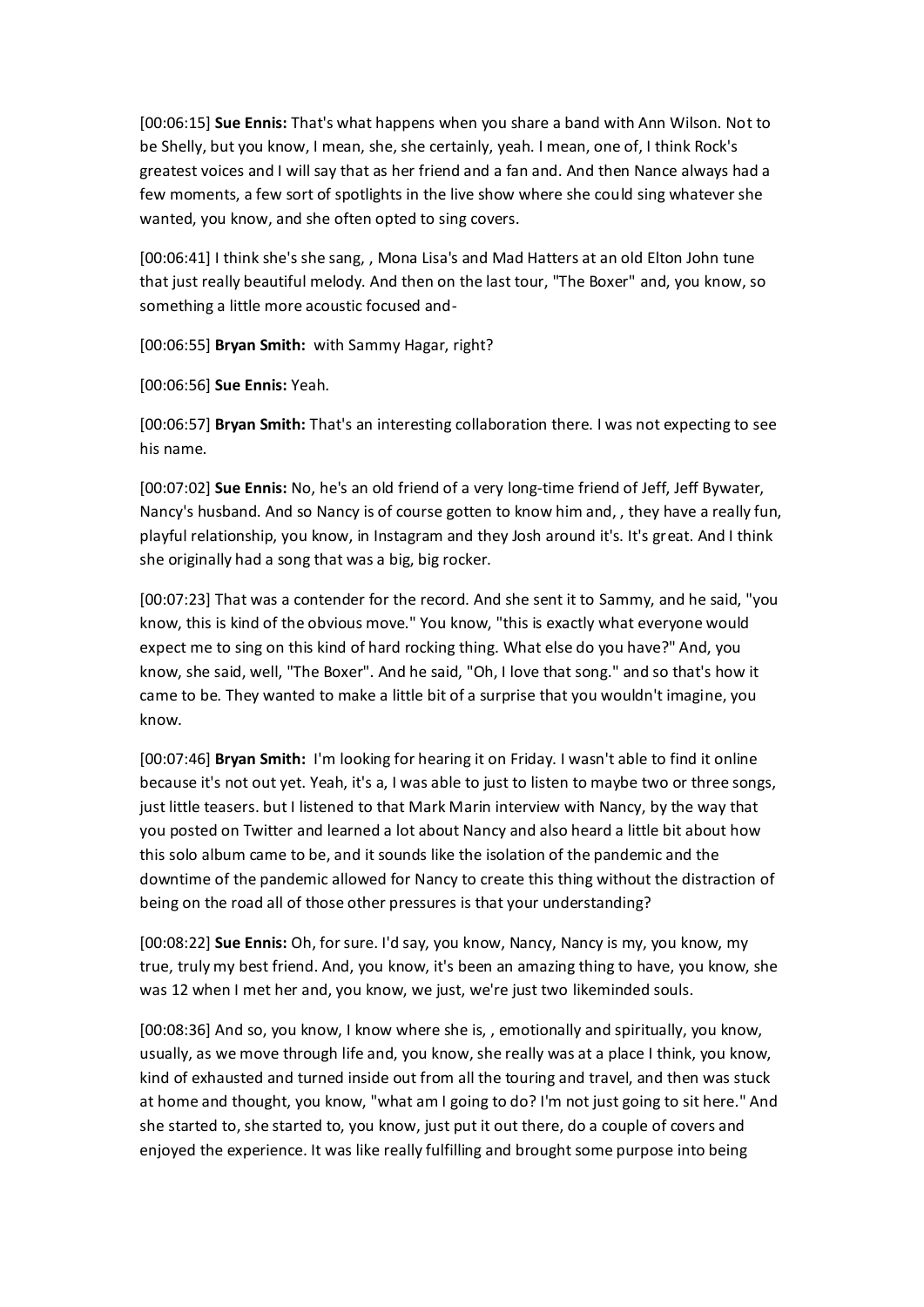quarantined. So, I think that was actually a big part of it in some ways, you know, I'm not sure she would have had the same kind of focus, if she weren't housebound.

[00:09:17] **Bryan Smith:** Yeah. Yeah. So, I I'd like to go back in time with you too. I know you've told this story before, because I've heard other interviews with you, but I'd like to hear it directly from you, how you met Anne Nancy and how that relationship flourished into what it became in the seventies and eighties.

[00:09:38] **Sue Ennis:** Yeah, well, yeah, it's my go-to story because it's what really happened. And the scene of the meeting was, it was in a high school class in high school, German class. Actually, I was a pretty new girl from, having moved to Seattle from Denver, or actually Bellevue is suburb of Seattle as you know, and so I really didn't have too many friends, but I did have the Beatles.

[00:10:02] And that was sort of the thing that I was such a Beatle fanatic. And they, they, they really buoyed me during a time when I was kind of disoriented. And so they had played in town and I'd gone to the show and, you know, it was way in the back and just saw these little tiny guys on stage. And really just, I mean, I thought there they are, but everyone's screaming.

[00:10:24] So in any case, I didn't have, you know, a super amazing experience there. I was glad I was there, but in any case, the Beatles were fresh in the air. And my dad, one morning I was reading the paper and he said, Oh, look, here's a girl from your school Sammamish, who won The Beatle essay. So, there was some kind of contest, which is "what the Beatles mean to me."

[00:10:45] And, so she'd written her, her paragraph and it won. And so there she was, and she had one of those little, super eight cameras. That was her prise as she posed for the photo. And there was this girl Ann who sits in front of me in the German class. We were not friends at all. I just knew of her, but I thought there's a commonality, there's someone who knows the Beatles. Okay. This is someone in my tribe. So, I, so that day I, I think the Beatles had a new record out called "Revolver". And so, I thought, "well, I'll see if she's a real Beatle fan." So, I sat behind her and I, before class started, I started humming the most obscure song on that record, just to sort of throw her a line and see if she'd take the bait. And, if she could recognize it and it was called "Love You Too", by George Harrison. And I just kind of went.

[00:11:38] And she, man. She just took it and ran. She was just like, "I've got a fish." I mean, I, I was, I was so excited, but I didn't know how to say, "Hey, I'm, you know, my name is Sue." And I just thought, I'll just see if the beetle thing is a connection. And it really was. She whipped around in her chair and we just started talking and she said, "do you have the record?"

[00:11:58] And "yes." And "what's the best song on there?" And did you go to the Beatles show? Yes. And all of a sudden it just was, I found my person. So then, I was just really, really happy to find someone that I could share this music with. and I remember, I, you know, I was a teenage girl and so I was like, well, I'll call you and we can talk some time.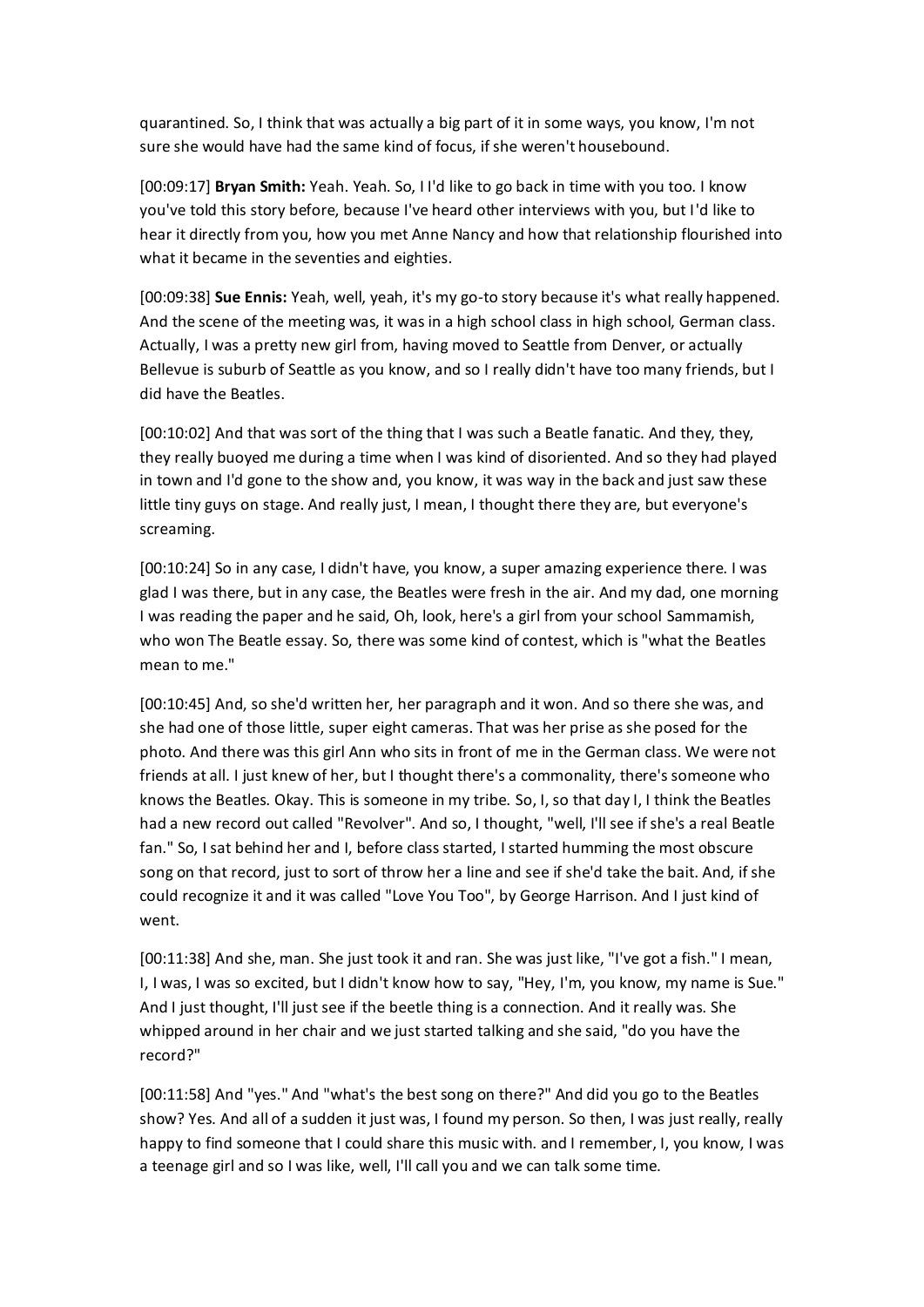[00:12:18] So I, I called her and, we talk on the phone and, in the background, there was this commotion going on, and I have to say I kind of got irritated because I really wanted to get to know her and have her attention, but in the background, there was all this laughing and this, it sounded like a kid tumbling on these beds trying to distract her.

[00:12:37] And that was Nancy. And Ann was laughing the whole time and they were just having a blast. So, I thought, well, you know, this is weird cause I have a younger sister and we have no, there's no real commonality there. So, I eventually met Nance and really hit it off with this kid. I mean, she was such an amazing, and she already played guitar.

[00:13:00] She was just this twelve-year-old, hilarious. I mean, I just had never met anybody like her. So, that was the beginning of, a friendship. They already had a number of, as you know, from the interview with Mark, they had a number of groups already going and immediately asked me to join when they saw that I had a guitar and I could not imagine doing that, I was way too, introverted. And could not go to the performer place at all in the beginning. So, we just started playing in the bedroom and they showed me lots and lots of chords and I knew how to harmonize a little bit, but they got me deeper into it. One of the things that was so cool about both of those young ladies was that they had had a lot of experience in choirs, and they had really good ears and they also had sung a lot in their family, and so they had a natural harmony besides the fact that they were sisters as well. So, it was really, really fun to have them help me find my place in a three-part harmony. They certainly guided me there. And that was just a revelation to me.

[00:14:06] So, that's where it all started was kind of a fan approach to music. And then the fact that they were already, you know, really working on something and kind of brought me in, as far as I could go, but I could not go onstage.

[00:14:21] **Bryan Smith:** Now, were you self-taught at this point? And were they self-taught?

[00:14:25] **Sue Ennis:** Yes, absolutely. I think that her mom had bought them a, what was it called?

[00:14:30] Oh, Melba. I think that was an, sixties guitar book with all the chords in it. I had a chord book as well, but I, I mean, I really have to say I was a very amateur guitar player. And once they showed me, you know, how the E went with the A, and it was just, they really opened a musical door for me. I already had, I played piano.

[00:14:52] I had had a number of piano lessons along the way. And I remember when I was moving away when I was, in eighth grade from my home and actually in San Diego, I remember the teacher said, "you should continue playing you have something." And I never forgot that. And you know, it made me feel like I might have someone recognize something in me, which I hadn't seen. So, that was a little bit of something that gave me some confidence to sing the songs with them so.

[00:15:20] **Bryan Smith:** That's awesome. I find that collaboration and just playing and singing with other people is a portal into somewhere that you just cannot go on your own through these self-teach books I started with, I think Alfred's self-teach book one for guitar. In fact, I did that. This I'll show you the guitar behind me. Cause it's the one.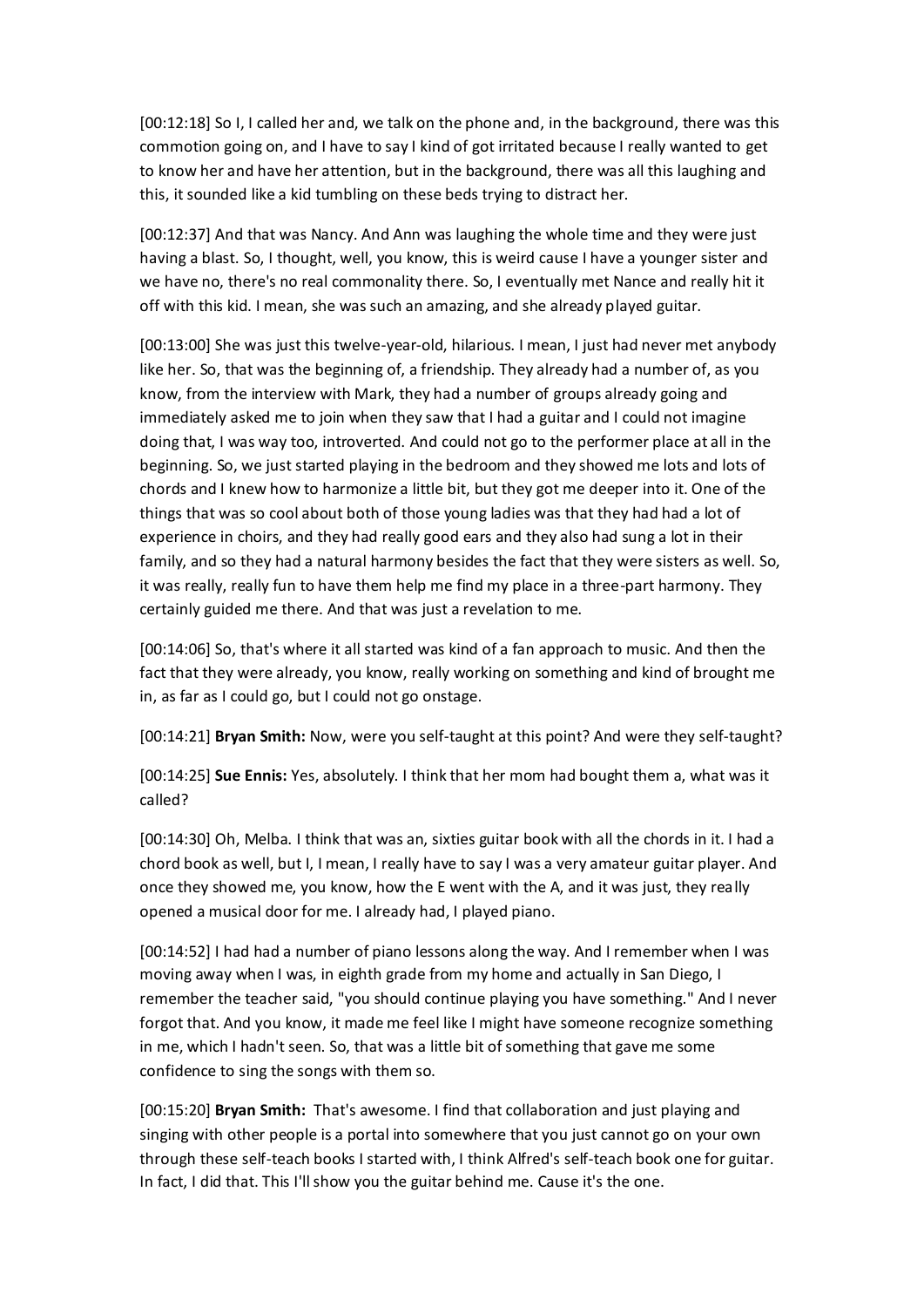[00:15:44] **Sue Ennis:** That's some nice-looking guitars there, Brian.

[00:15:46] **Bryan Smith:** Well, this one here, this one was given to my dad by I believe Howard Leese.

[00:15:53] **Sue Ennis:** No kidding.

[00:15:54] **Bryan Smith:** Yeah.

[00:15:55] **Sue Ennis:** And so what's the make on that?

[00:15:57] **Bryan Smith:** This is a limited-edition Ovation, classical guitar.

[00:16:03] **Sue Ennis:** Classical look at that. Yeah, look at that wide neck.

[00:16:06] **Bryan Smith:** It's got the nylon strings. And so, my dad had that laying around and because he was obviously, you know, the tour pilot for *Heart* and had a love for music at a young age and he played and I looked up to him. So, I picked up that guitar. And I learned from that book, Alfred self-teach book, number one, and that's, as far as I got, it's just that book. But the rest of my musical knowledge came from playing with other people in bands and just fireside acoustic sessions and that type of thing. And I tell you, it's like a university course when you work with the right people and-

[00:16:42] **Sue Ennis:** yeah. Yeah. Yeah. I think that's the truth, songwriting collaborations that I've been in. I did a bunch of songs with a guy who's a film composer and who was Berkeley school of music. And it was the first time that I'd ever sat down in the same room with someone who actually got out staff paper and wrote the notes that we were writing. And usually, you just put on the old cassette and recorded it.

[00:17:06] And that, that made me think "I've, I'm kind of out of my depth here, but I feel it's good for me." You know, it's just above where you are and it makes you, it makes you rise up.

[00:17:17] **Bryan Smith:** My understanding is you went off to college after high school and Ann and Nancy had a couple of albums under their belt and were touring. How did you reconnect with them? And what was the impetus behind that reconnection and that collaboration that started at a, I think dog and butterfly.

[00:17:34] **Sue Ennis:** See the dog butterfly. That's right. So, I was actually in Berkeley, California at Cal there getting my master's in German literature of all things I just loved lit. And I was, I was pretty good in German. So that was my focus for a while. But I should say that I had kept in very close touch with Anna Nance, as things started to take off for them with "Dreamboat Annie" and then "Little Queen". It wasn't as though, you know, we split off and then the reunion, came back many years later, it was, we saw each other at Christmas. I remember in my apartment in Berkeley, they'd be on the road and they'd call me at three in the morning and I'd be, I'd get really irritated with them, like, "you know that don't you see that not the whole world is a Rockstar." I mean, it was all in fun, but in any case, you know, we certainly had kept in touch and they would always play me early versions of the songs,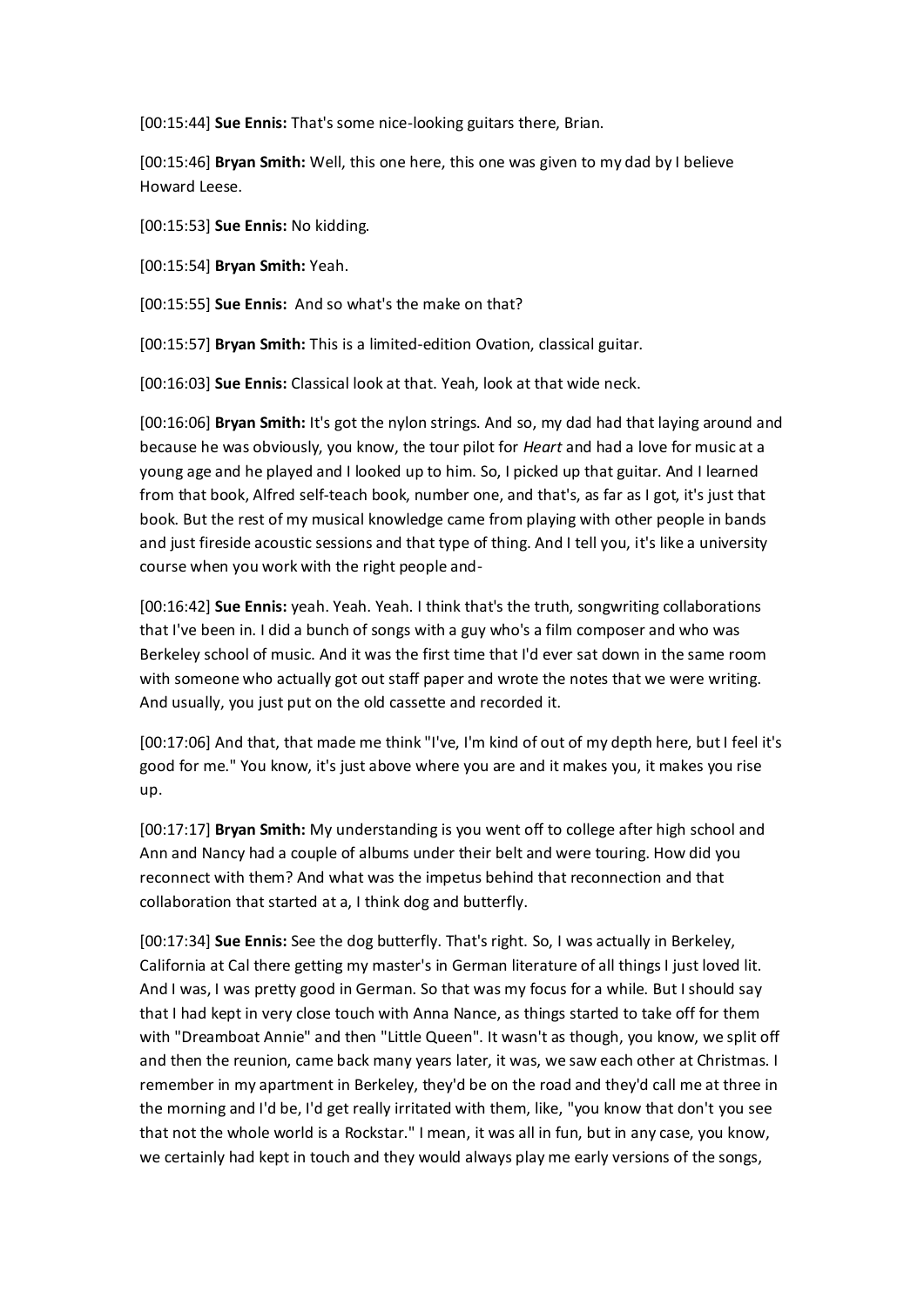but I was on a different path. And so they were coming to play in San Francisco. *Heart* was playing at a place called The Cow Palace, which was a venue back then.

[00:19:11] That was the equivalent to the arena in Seattle. And, and I remember that they came over to Berkeley in a limo and I hadn't seen them for a while. They were just coming off nine months on the road straight and, two women and 30 men, I'll never forget that. And I just can't tell you how much they earned, where they got to, you know, the small little places, the nine months on the road, you know, bless the guys, but still, you know, day in day out, amazing, amazing fortitude and dedication to what they wanted to get to.

[00:19:49] And so they came to my little place and they got out and I remember they, they were all dolled up. They had these perms, you know, it was some new look, and they had these beautiful jackets and I saw them through new eyes in a way, because they were very glamorous and they looked beautiful. I mean, of course I always knew they were beautiful women, but this was stunning they had boots on. And they look like rock stars. And when I saw them, I, you know, they probably saw the surprise in my face. I'll never forget. And they just said they started laughing. They go, "I know, look, I know this is, this is what we kind of have to do."

## [00:20:23] **Bryan Smith:** Right.

[00:20:23] **Sue Ennis:** But I mean, not that they minded it, but it was really fun, you know, to know they were still in there. They hadn't completely become a sassy rockstars. So we went and started playing guitars that afternoon. They had about, I guess, four or five hours with me before they had to go play their show, and the limo guy waited outside and we just had the best reunion you can imagine, you know, I was deep into German literature and all of a sudden this sort of, , incredible golden thing washed over me, the beauty of making music, as you said with other people it's just indescribable, and I think that what they got from it, if I may be so bold is just, you know, a connection with somebody who really knows them and isn't treating them like rock stars. Also, maybe because I am a woman, and we, you know, we laughed so hard. It was just an amazing reunion. And at one point they brought out some notebook paper and they said, "Epic records wants us to deliver a complete album." so, I think at that time it was nine or 10 songs in two months and we haven't started writing and we have no ideas because all we've done is go on stage and see hotel rooms, but we have this little idea and so they showed it to me, and it was actually pretty well along. I mean, I could tell they had a verse and a chorus, and I helped him with the bridge, and it was just all for fun, we were laughing the whole time and then we'd sing it and we go, "that's fun. That's pleasant". In any case, I just thought it was fun. And suddenly there was a song Dog and Butterfly, and, you know, I helped with some lyrics here and there and they went back to Seattle and played it for Mike Flicker, their producer right away, 'cause he was saying, "we've got, we've got to get songs. And we got to go with this." They already had studio time booked. And he said, "why don't you go back there next weekend and see what else you can come up with." And so it started a very surreal as I look back on it, a time of writing this record where, you know, they had a big advance at that point from their label. And so they, they would fly down there. We would go to, this penthouse suite at the top of the at Knob Hill and, you know, fancy San Francisco for the weekend. The limo would come pick me up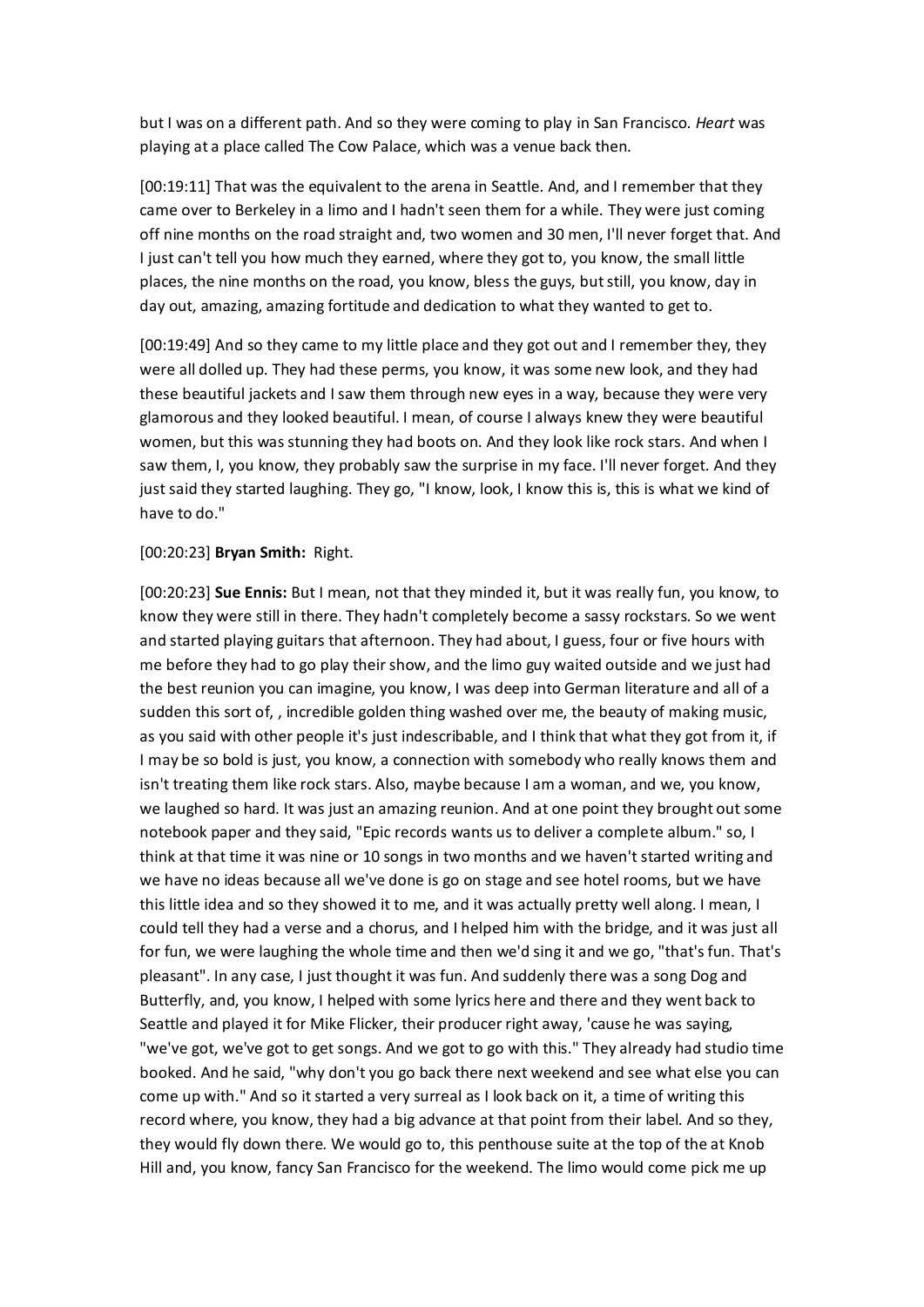from my little hovel, you know, like Cinderella. I would go go to this incredible, incredible place, at the Mark Hopkins, at all these different, beautiful hotels.

[00:22:55] And we'd stay in all weekend and write a song. And on Sunday, the limo dropped me off. You know and I was when I went back to reality and off, they went to Seattle and they'd call me during the week and say, "the song is really coming together. We made this change, or they've just love it." But I mean, it seemed like we were on a roll, you know, and it all came from the spirit of kind of fun and love of music in those days, without any sense of what a label was looking for, you know?

[00:23:26] **Bryan Smith:** Yeah. I'm looking at the track list *for "Dog and Butterfly*" and what an album. Who was in the room during these sessions, I assume just everyone, was there collaborating and contributing in some way. Was it mainly you Ann and Nancy and then. Roger and Howard would sit in on a few songs or was everybody there for every song?

[00:23:49] **Sue Ennis:** No, I would say that, you know, so, let me just, choose a song. So Mistral Wind, for example, Raj had a riff for that, that Nance had recorded \*electric guitar sounds\* I think Nancy spoke about that in the interview and she brought it to Ann and me and just said, can we build something around this? You know, this was the foundation, but Roger was never there. We went to the band with a completed song that had been built around that one, a signature riff, but we fleshed it out and it went in all kinds of. You know, different directions, but that was his, so it was sort of like that. They'd sometimes give this used to really get us in. Sometimes, you know, it's really, to their credit, their job is to rock out and make up rifts and do stuff, they'd go in and record maybe a soundcheck and give us up a cassette tape of, you know, eight minutes of a jam and had it to us and say, "here's the song we wrote." And we listened to it and it would be eight minutes of, you know, a riff here, a false start, sometimes something kind of cool would happen, but not a song.

[00:24:54] And they'd go "put a singing part on it." And we'd go "a singing part?" But that that's the lyrics and the melody? That's what the song is about. I mean, it was all sort of in fun, but it was also through their lens. It was like, this thing really rocks. And you guys go do whatever you do to put the singing part thing, so. Nowadays they call it top lighting, but that's how we wrote. Most of them was just three of us.

[00:25:20] **Bryan Smith:** So, then there's songwriting credits there, right? I mean with, sorry to interrupt you Sue, but I'm still unclear on it. I'm trying to figure out over time as I interview more musicians and songwriters is the, the legalities of it. So, when you're writing a song, I guess it's an understanding that's reached as to how the songwriting credits and royalties are going to be split, and then there's a separate performance credit or a royalty that is assigned to that song. How does that work legally?

[00:25:50] **Sue Ennis:** Okay. Yeah. So, we have a song, and it is a composition. We call it a comp call. It it's called composition legally, meaning, you know, lyrics, chords, melody. Okay. That's, that's a song. So, let's say in the case of Dog and Butterfly. There are three writers on that, that the three of us wrote that song. And so, we own the composition and we split up what we considered, what percentage of the we contributed, you know, so that, so the a hundred percent of the pie would be split up however we determined that to be in terms of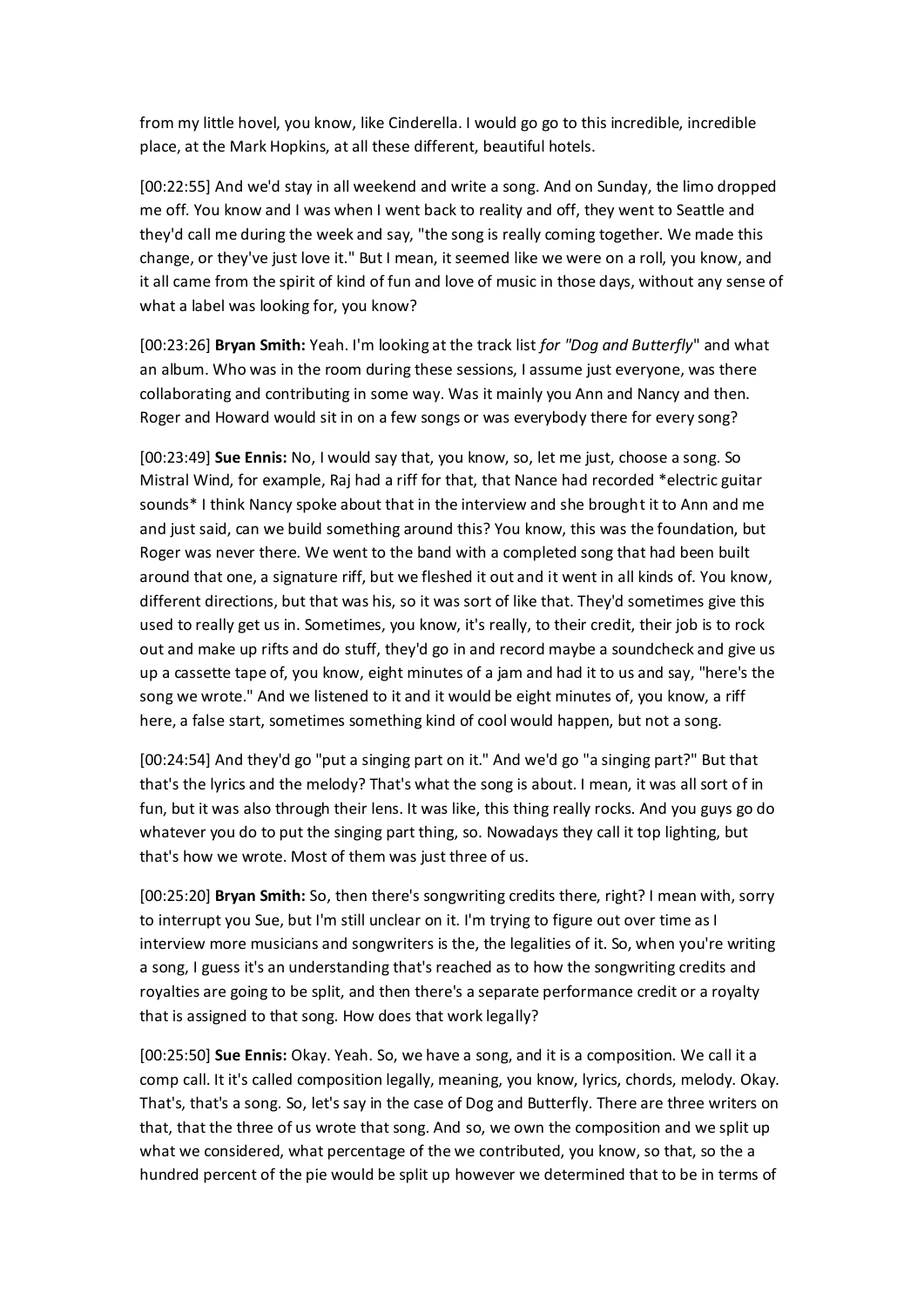each of our contributions. So that's, that's that side. There's also another side. That's one copyright that's for the composition. The other side of things is for the re sound recording or the master, and that's where the performers are, are part of that, the actual performance that has been recorded. That is also a copyright that you have on a song. And that typically this, the master is owned by a label if you're signed to a label.

[00:26:52] **Bryan Smith:** Okay.

[00:26:52] **Sue Ennis:** So, and then the artists receive a royalty according to their contract with the label. So before they signed, they say, yes, we'll agree to, you know, 14% royalty, whatever, it may be 18%. And that's how, that's how the players are paid, with that participation from the sales of that recording, what they have, but unless they wrote on the song, they would have no piece of the composition side. Hmm. Are you following me?

[00:27:19] **Bryan Smith:** Yeah. So, that makes sense. Okay. I've heard artists before say just. Kicking themselves. "I wish I had not given up the masters." And I think now I understand what they mean by that.

[00:27:32] **Sue Ennis:** Yes. And particularly today in the world of streaming, the masters side gets about three times as much as the composition side from the streaming services. So that's really where the gold is for, you know, I mean, again, streaming, payments are crazy and small, but the much larger percentage is, is with those masters. That's the value in the streaming world.

[00:27:57] **Bryan Smith:** So before "Dog and Butterfly". So, Dreamboat Annie and Little Queen, my understanding is that Ann and Nancy followed Roger and Michael Fisher up to Vancouver, and there was songwriting and recording and performing in Vancouver, were you pretty tuned into what was happening and did you know how special that band was at the time? Because if they're up there in Vancouver, maybe they're flying under the radar in the United States, and then they just come down and make this huge splash, but what were you thinking at the time?

[00:28:33] **Sue Ennis:** Well, the earliest days of *Heart,* and this would be before Ann met Mike Fisher, they were in clubs around town and they were starting to get a following. And so there wasn't awareness. I wouldn't say they were the top band in town, but they were playing out a lot. So I had seen them a number of times and, Nance wasn't, she was in high school, but when they really got serious and they moved to Vancouver because, you know, Ann wanted to be with Mike, but also I think Mike had sort of masterminded, a vision for what they could be and was a very hard worker. And one of, you know, one of them to work really hard.

[00:29:10] And so they did, and they just committed. And so they started to rise up and become a draw for the bigger clubs in Vancouver. So, I was aware of that. And then I'd go up there occasionally and see them and, you know, be really surprised at how excited people were to see them at that time. I think they were called little Led Zeppelin because they were doing a lot of Zeppelin covers, in the band.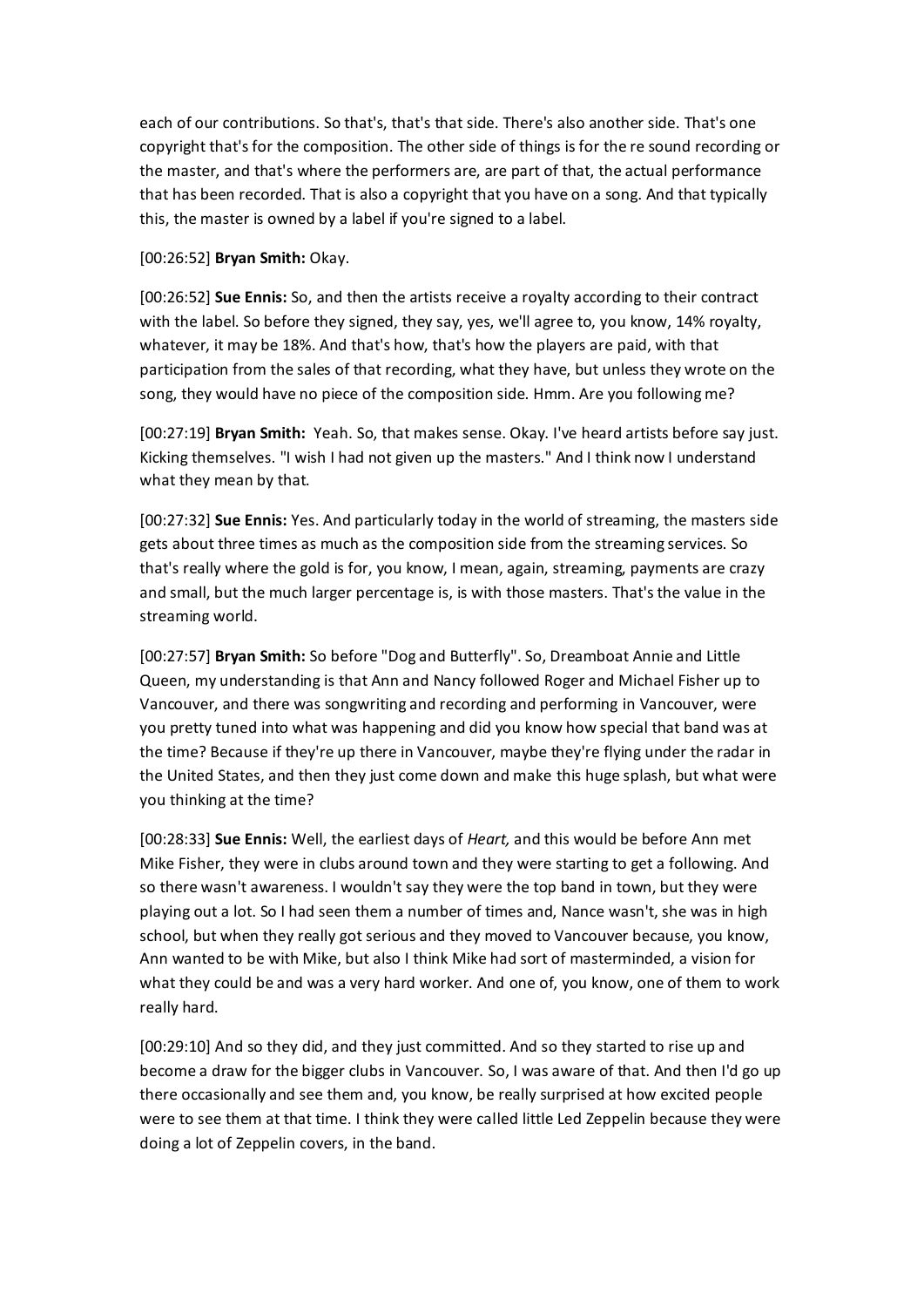[00:29:36] And they were really good. Raj was really nailing those; Jimmy Page riffs and Ann was for a time as she was developing. Her voice was an amazing Robert Plant soundalike, in terms of how she was approaching the rock.

[00:29:52] **Bryan Smith:** Yeah. Yeah, I saw that 2000. Was it 2006 or eight tribute that they did for led Zeppelin? And I forget what song?

[00:30:01] **Sue Ennis:** Oh, is that at the, at the hall of fame at the, I'm not sure. What's it called?

[00:30:05] **Bryan Smith:** What was like the, It was a center for perfect Kennedy center because the Kennedy center's honor. Yeah, yeah. That, that performance, I think on YouTube has millions and millions of views. It's just incredible to see the members of Led Zeppelin, like tearing up as they're listening to that song.

[00:30:22] **Sue Ennis:** It was amazing, wasn't it?

[00:30:23] **Bryan Smith:** Standing ovation. Yeah.

[00:30:24] **Sue Ennis:** You know what was funny about that was they came to them and said, would you like to do this? And you know, the crown jewel stairway to heaven and close the show. Yes, yes, yes. And so they said, "well, we'll have the music director call you, you know, about where you want to be in the band, you know, do you want to have a guitar, and she said, "do you know how many times I've played stairway to happen in clubs like thousands literally." And, and so he called her up and he said, "you can do what you want, but we're, you know, very comfortable having our lead guy shadow you." And so you would pretend to play and the guy. Whoever he is, would, would be playing the real thing and suggested that that might be their comfort level since they didn't really know *Heart* that well.

[00:31:13] And that's when she said, "I can handle it, thank you." And, I tell you when I saw that I was just, I knew they could do it, but it was such a big moment and they just nailed it. Like the pros they are. I mean, I just, I saw no nerves. I just saw, you know, steel, iron will and, and professionalism and confidence. And I think that's what made it special. They did it.

[00:31:43] **Bryan Smith:** In terms of your songwriting and your collaboration with Ann and Nancy over the years when they started with the big labels in the mid-eighties. And I think it was the *Heart* self-titled album where I noticed maybe your name wasn't on as many tracks or I don't know if that's correct, but were the labels starting to push their own agenda on Ann and Nancy at that point?

[00:32:08] **Sue Ennis:** Yes, they sure were. The thing is Ann and Nance went along with it, but what happened really was that there had been. Two underperforming records by the band, Private Audition and Passion Works. And so, they had their fans and they did okay, but they didn't do what previous records had done. And of course, those metrics are what the label looks at. And so, you know, a guy came, they were not in a negotiating place of great power. A guy came from Capitol, a really terrific guy named Don Grierson and he loved Ann's voice so much. And he loved the band and he said, "you know, we want to take you from Epic." I think Epic was ready to say goodbye. "But part of it is going to be that we're going to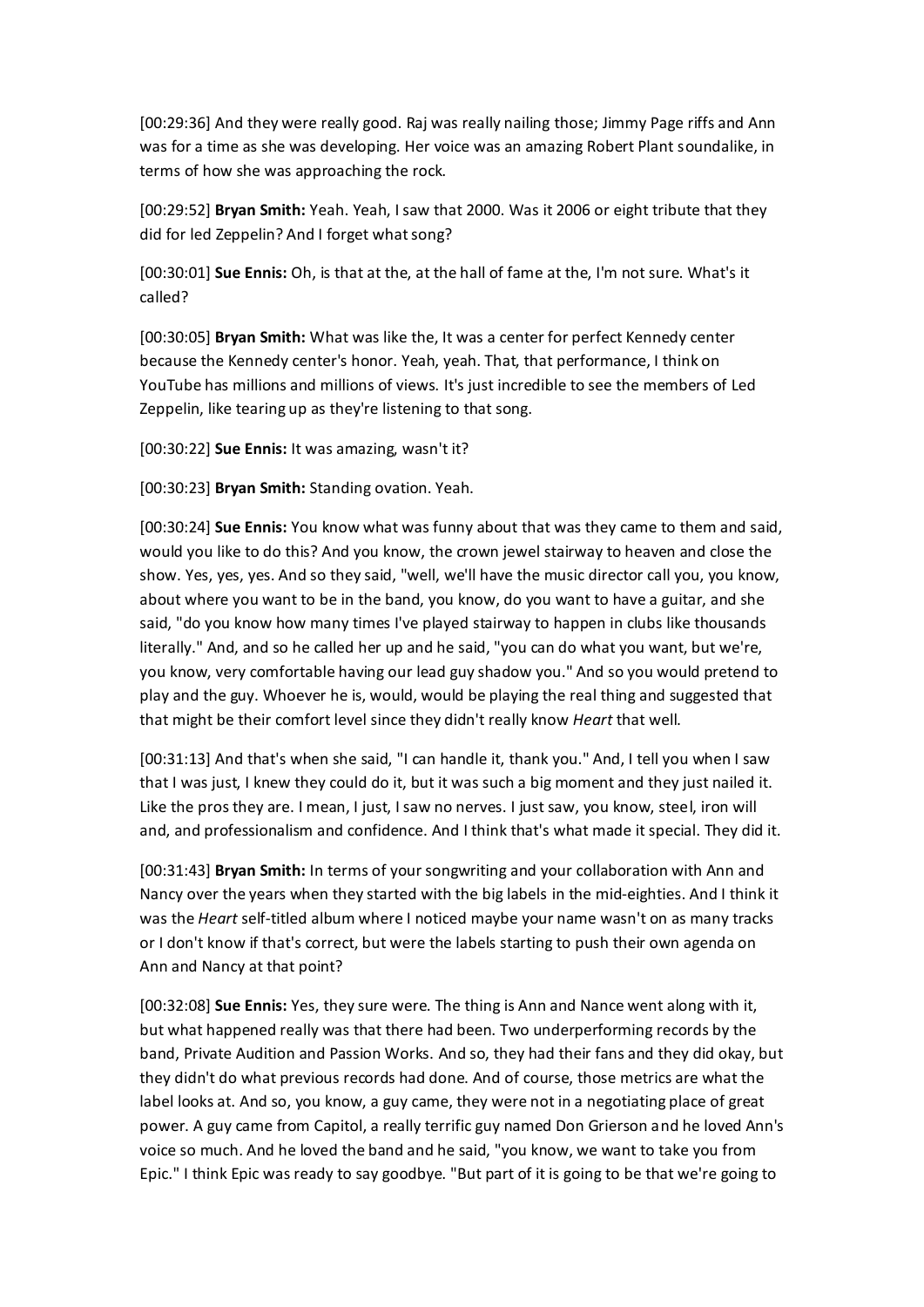want to work with you on this." And we're going to find the very best songs and we're going to suggest a producer and Ron Nevison was his name. And so I don't know if they were iron clad in terms of "here's your offer, you have to take these things" or if it was, "we have suggestions". I'm not sure how it went down, but they did do that and go with it.

[00:33:17] And Don Grierson was an incredible ANR person for them on the phone with them all the time, making sure that this was going to be the right record and the record that Capitol wanted as well. And so part of that was going outside for the songs that they thought would be radio hits. You know, because rock was really changing. The rock that, had made the first iteration of *Heart,* you know, what it was, was no longer really that sound was not really selling. So, that's yeah.

[00:33:49] **Bryan Smith:** I mean, that's just a fact of the eighties, is that it, it changed dramatically from rock to more synthy sounds.

[00:33:58] **Sue Ennis:** Yeah, right? It did. I mean, I think it had to do with, you know, many, many changes in the industry have to do with tech developments right. And new things and yeah.

[00:34:09] **Bryan Smith:** Yeah. And they rolled with it and did, okay.

[00:34:37] I'm so pleased that "These Dreams" was a number one hit, and the lyrics were written by Bernie Taupin. And what a cool collaboration to be able to work with Bernie who was a as any Elton John's lyricist.

[00:34:51] **Sue Ennis:** Yes, indeed. And you know, such a, such a hero for us. We were massive Elton John fans and knew those records intimately every syllable, and so that song actually was written sort of existed and was out there in the "this is available at university." You know, they didn't work directly with Bernie if with a wonderful writer named Martin Page. And I think they had pitched it to the Starship at that time. And they actually, they wrote, We Built This City, the, Bernie and Martin page.

[00:35:23] So, that was around the same time, you know? And so I think that Nevison brought that song. I actually was there the night that they were going through songs and he played that one and Ann was not that interested. It was very synthy, the demo and she just was not vibing with it at all. I that's an overstatement, she just, she just couldn't find her place in it. It was, there were just, there was not rock and didn't have guitars, but Nance heard something in it. And she, I remember she went up to the speaker and put her arms around it, and just said, "that's mine" and.

[00:36:00] **Bryan Smith:** Physically took possession of that.

[00:36:03] **Sue Ennis:** Physically took it.

[00:36:04] **Bryan Smith:** That's great. What a great story. As you may have noticed, there are great resources and advice mentioned in all our episodes and for many of them, we actually collect all of these resources for you in one easy place. Our newsletter, you can go to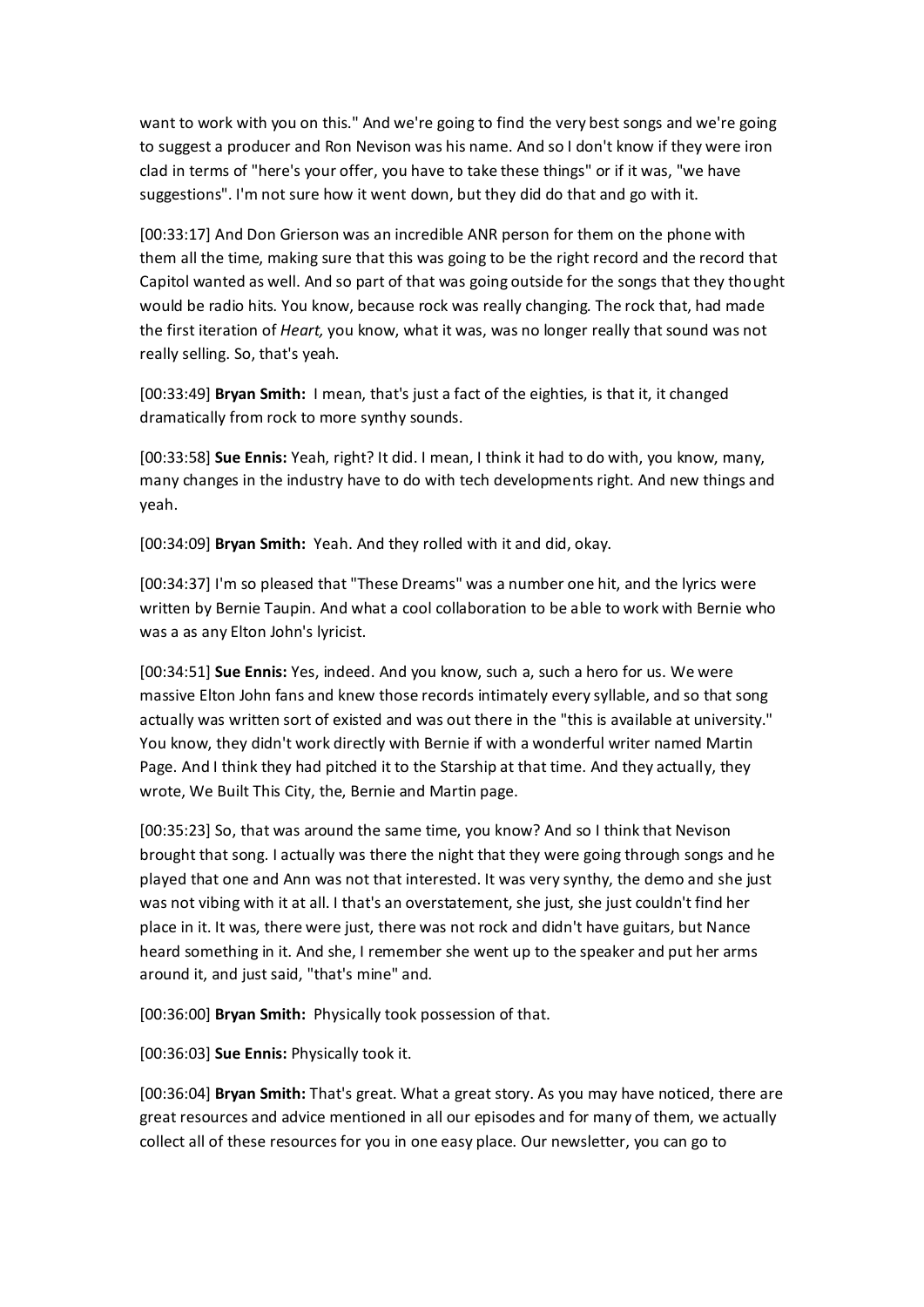dreampathpod.com/newsletter to join. It's not fancy, just an email about each week's episode, featured artists and resources to help you on your journey.

[00:36:31] Now back to the interview. So, at this time, in the eighties, at the same time in the Pacific Northwest, there was this grunge scene that was developing and morphing into something that really became sort of a signature sound in the early nineties that resulted in Mother Lovebone and Nirvana and Mudhoney, where you tuned in to what was happening in the Seattle area at that time?

[00:37:01] **Sue Ennis:** Not only was I not tuned in, but I remember, that. I think Nancy mentioned her dear friend, Kelly Curtis, who was her, you know, I think he was 10 when they met a lifelong friend. And of course, I, I knew I knew Kelly very well too. But I remember I got a call from Kelly who at that time was still trying to find his way in music, he knew he wanted to be in music. He had been the publicist for *Heart*. He traveled a lot. And then he was back in Seattle feeling his way. And, and I remember he called me one night and said, "you have to come down to the central in pioneer square." You may still there central Tavern. And I knew that it was sort of a grungy, to use that word place that I'd know I don't think so, and he said you " I'm going to send a taxi for you." I mean, he was so he was so adamant that I come, and you've got to see this band. " Mother-in-law no, I think they were called. Bookie Blaylock at the time. No, they were, they were Mother Lovebone. I'm sorry, Mother Lovebone. And so, I, you know, I really okay. Okay. I mean, he just kept after me and to his credit. I mean, that's what you do. And so I went down there and lo and behold, there were a bunch of my friends around. And so clearly Kelly had called everybody and done the same sales job on them. "I will send a taxi to bring you down here."

[00:38:22] So here's all these people and here comes Mother Lovebone and okay. They're, they're kind of loud and I, I just thought, okay, well they're, they're not, they're not bad. But then the lead singer, Andrew was, I thought Andrew Wood, I just was sitting, you know, sort of in the back, just taking him in going, what is this? You know what, okay, what is this? And. And he started to swing the microphone out over the crowd, you know, almost in like a Roger Daltrey move. Daltrey used to swing the mic. And, and I thought, "oh no, this is like a guy in his bedroom pretending to be Roger." That was my association. But Roger Daltrey yeah.

[00:39:06] Derivative like, "Oh, and then you have to swing the mic." And so, so he's swinging it and it started to come way low, you know, like it became dangerous. And I thought, this guy, what is, what is this about? And so I, I thought he was a jackass and then he took a full pitcher of beer and just threw it over the crowd.

[00:39:28] Oh man. I went, you know, I I'm out, I'm out. I I'm too old to appreciate what this is saying. I mean, I don't know what it's not for me. And, and I remember, leaving, not in a Huff or anything, but just like, I don't get it. And-

[00:39:43] **Bryan Smith:** Kelly's like "isn't this great?"

[00:39:47] **Sue Ennis:** He did come up. "What do you think?" And, you know, I was kinda just about hurt people with the mic and he goes, "Oh, well, you know, he's just trying to find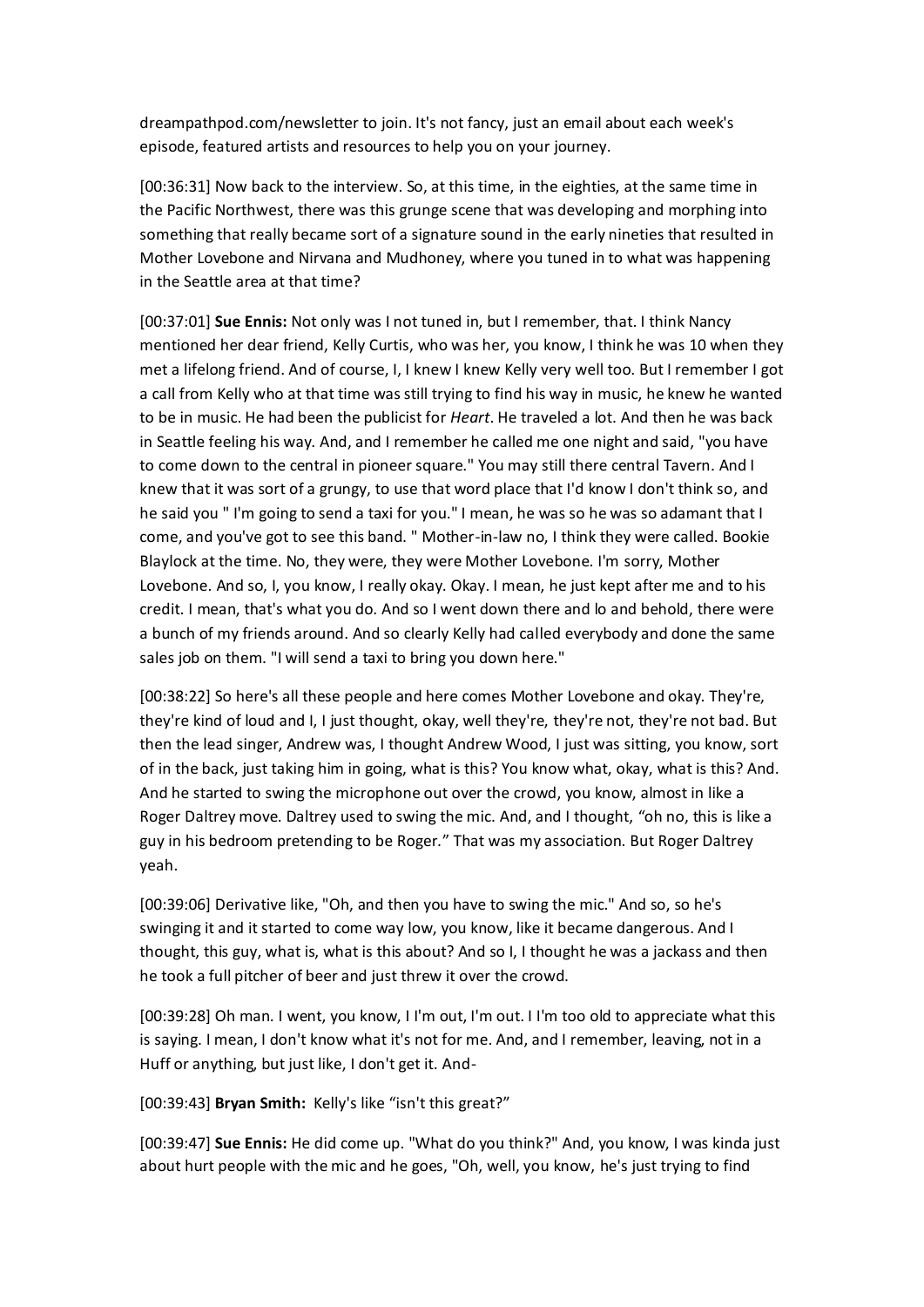him, he's trying to find his persona, but the main thing is the music, right?" And, you know, I could, I could sort of see it, but I never, I mean, your question was, you know, D did I see it? Did I know about it? What did I think I did not, I could not get it. And, this was, and I do think, that he was experimenting that Andrew did finally find a really cool stage persona, you know, there was early days and he was trying to try to, but yeah.

[00:40:22] **Bryan Smith:** And then that morphed into Pearl jam, right?

[00:40:25] **Sue Ennis:** Yes, it did. After Andrew died. Yes. And that was really interesting. I guess the one thing that I could tell you about my observations, I was really on the periphery of this, not so much, you know, center, but certainly at a Nance were invited into the fold a little bit because of Kelly. And I remember that when Andrew OD'd it was devastating naturally to his band and to Kelly who had started to manage them. And they all got together for this. I think Nancy mentioned this to be together as a family would in, in their grief and. Nance, I think went to that and she told me something that I, I never forgot. She said, "this is something special in this band. It's more than professional. These guys are family and they are completely loyal and bonded to each other."

[00:41:17] They've been through this really heavy thing. And Kelly is a part of it. And Kelly is leading them almost like a, you know, he was in the youth group, all of a sudden, one of their youth group leaders from the church way back when, you know, opening his house up. And I, and I was really touched by that. And then when I learned that Kelly never had a written contract with them, that they worked on a handshake, you know, their whole career with him, I thought that's where it started, you know.

[00:41:44] **Bryan Smith:** That speaks volumes about Kelly and also those band members.

[00:41:48] **Sue Ennis:** Doesn't it? Yeah. They're, they're really excellent people.

[00:41:52] You know.

[00:41:52] **Bryan Smith:** Shep Gordon is the same way. I don't know if you've ever met Shep before, but

[00:41:56] **Sue Ennis:** I've heard so many great interviews with him and, and seen, that Mike Myers documentary.

[00:42:01] **Bryan Smith:** Yeah, *Supermensch*?

[00:42:02] **Sue Ennis:** Yeah, have you seen that?

[00:42:03] **Bryan Smith:** I did. Yeah. I was so impressed with that documentary and with Shep. And I reached out to Shep because, it was a stupid thing in the documentary, he talked about this flight that he had with Alice Cooper, Shep did. Where he said there was an emergency landing, or they thought they were going to crash. And that was the real-life incident that inspired Cameron Crowe to write the scene in "Almost Famous", which made it into the film where they almost crashed, and it was a comical scene. But the reason I reached out to him and this is so dumb, I don't know why I even cared, but after my dad died in 2003, Ann and Nancy through Carol Peters, their manager at the time emailed my sister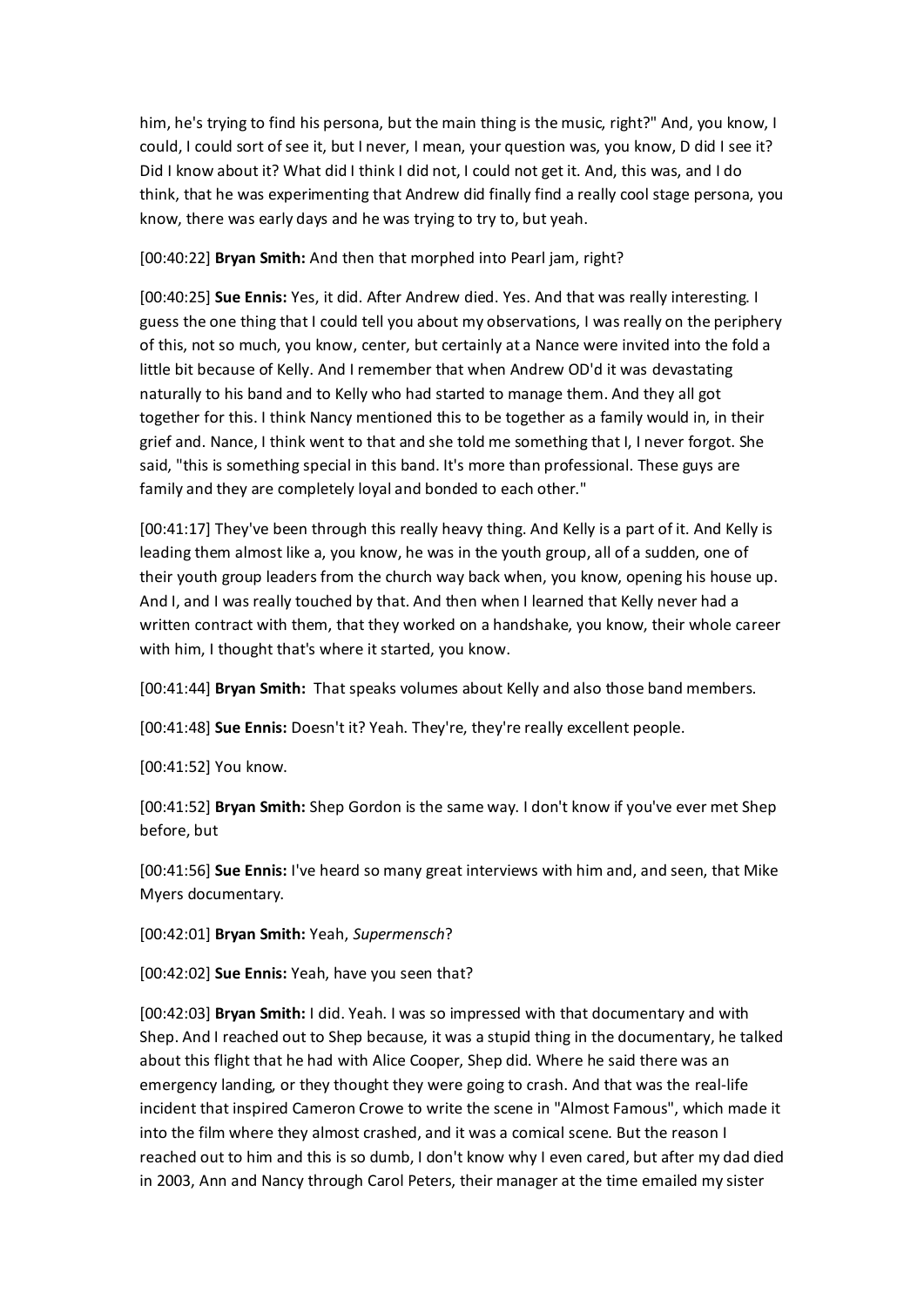and I expressing their condolences and telling stories about my dad. And one of those stories was on a flight, there was a near crash landing where they had to land in a field somewhere. And Cameron used that as inspiration for "Almost Famous". And I watched the movie and. You know, sure enough, the pilot's name was Craig, not Greg. And it all made sense. And I confirmed that recently with Greg Meriotti, who is Cameron's partner in vinyl films and yeah.

[00:43:20] And he told me, so, "Oh yeah, that was based upon the flight with your dad not Shep" anyway, that's how petty I am. I emailed a ship, or I messaged him on Facebook, and I asked him about that. He's like," no, no, no. That was really the flight I had with Alice Cooper" then I was like, okay, well, but anyway.

[00:43:38] **Sue Ennis:** Well, I had always heard, you know, I'd been on, so some of those flights on those, on that small plane with your dad at the helm, and some of those flights were really bumpy and really scary, you know, and that little plane you feel everyday and King air, it sure was. And, and I remember, you know, Howard Leese was the least comfortable flyer and nothing against Howie, you know, he's the most brilliant guitar player, and, you know, none of us was really, but Howard really didn't like it. And, and I remember one time, Cameron being on there and he looked pretty white too, because we were just, we were going every, which way in the South, I think, through a tornado. And that's when I thought, "Oh, that's where he got the idea" because he had actually been there with looking at Howard's face just, it was amazing as very scary. And I, so I will, I will, vote for vote for the *Heart* story for sure.

[00:44:34] **Bryan Smith:** Yeah. So, how, how much did you travel with *Heart* on tour and how much did you see my dad?

[00:44:40] **Sue Ennis:** You know, not that often I do have a Greg Smith story. So, I would say when I wasn't in school, I would go out on tour with them and then I got really tired, you know, on the road. I mean, I just was not made for that kind of pace. And so, I, I started to just be one of those people, because I was not in the band who had sort of sit back and say, "Oh, you're playing LA, I guess I'll come to that."

[00:45:06] Or "you're playing Chicago." So I would choose those dates and, come in and see them. So I did, I did see many, many shows, but I did not do the sort of grind. I did a couple of the grind day in, day out, you know, two-week kind of things. But I remember that they were going to play outside of Frankfurt, Germany.

[00:45:25] And, so they put together a small tour that had a number of dates in the UK. I remember they played in Leeds and I'm just remembering this, with The Who. And that was fun. That was fun to see the who up close backstage. That was really a thrill. And so, Greg was the. Pilot for that tour. And I remember also just a little, I'll also preface was that Ann, Nance and I went over early before the band came over and took a little Beatle tour.

[00:45:53] And so, you know, they were, they rented a nice car in London and we drove up to Liverpool, you know, on the left side of the road. And it was, I'll just, you know, I remember, but it was, it was great. Cause it was just the three of us. We had an amazing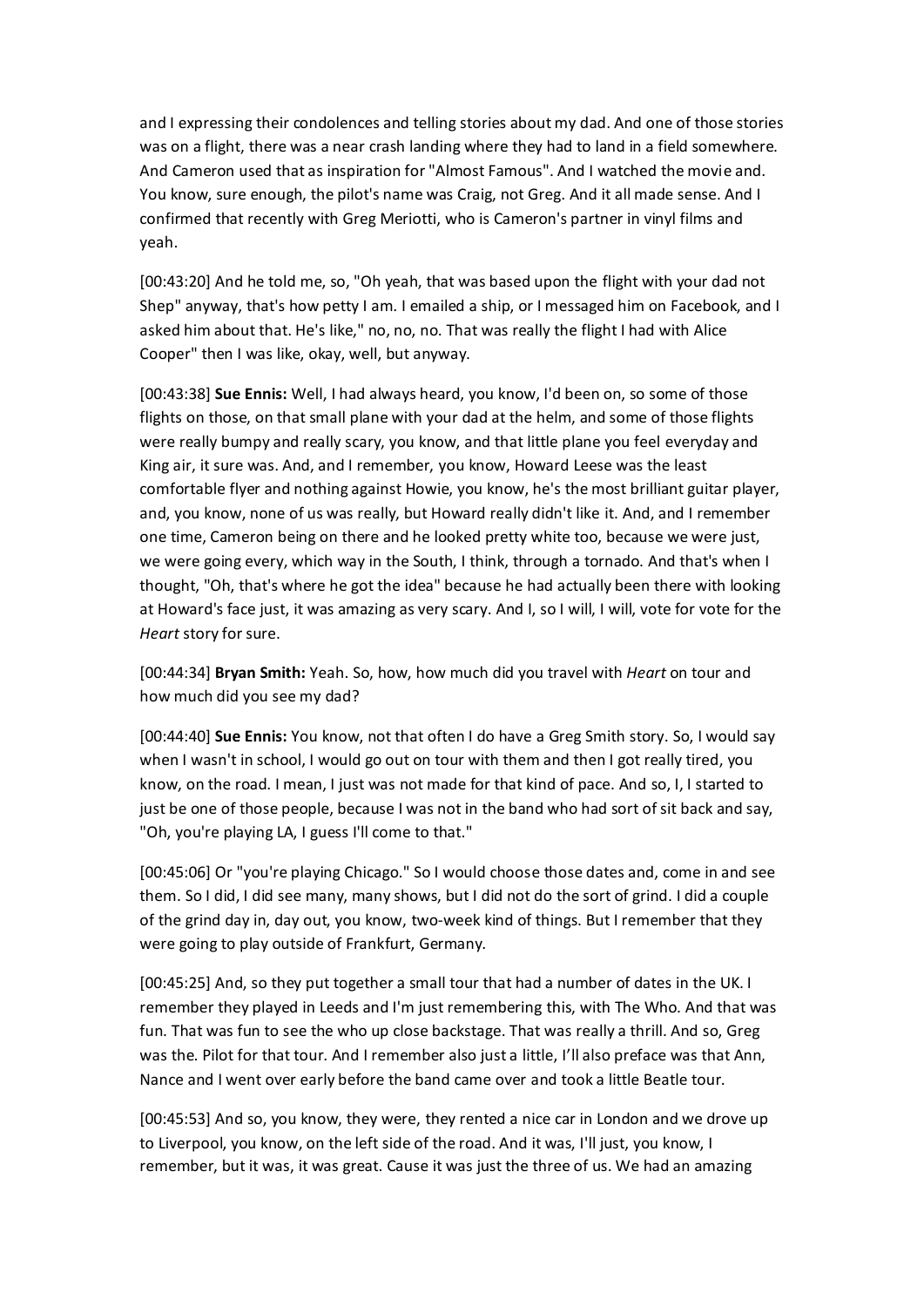time. We finally met up with the band, I think in Edinburgh it was, it was just a great, great time.

[00:46:14] And I think we actually flew from Edinburgh to Frankfurt and came in at around 11:30 at night. Well, the airport was closed and so, Greg said "the airport's closed", so we're driving it drive, we're flying around and everybody's like, what are we going to do? And, and he goes, "well, you know, there's a number of things we could fly to, you know, it's not at Hamburg. We can fly here, fly here. And then the manager was real, you know, Ken Kinnear was nervous, and you know, okay, we've got to go to the next spot. And Greg said, "I'll just land it here." And so, and they were good. Yeah. But there's no run by lights and he goes, I mean, because he'd had so much experience, right.

[00:46:57] Wasn't didn't he fly in Vietnam?

[00:46:58] **Bryan Smith:** Oh yeah, yeah, yeah, yeah.

[00:47:00] **Sue Ennis:** And he was so confident. "So, I'll just, I'll just put it down here. No one has to know." So, everyone went really, and, and of course the management was happy about it because of the next day we, you know, we had to be certain places. So, we land on a dark runway and just fine.

[00:47:18] And we are way the hell out at the end of a dark runway. There's nothing. So what are we going to do? So, Greg goes, well, "I'll just start walking toward the terminal. We'll see if we meet somebody and we'll. Tell them to come out and get the bags." So Ann and Nance said, well, take "Sue, she speaks German." And so, I said, "okay, come on."

[00:47:40] So, here's Greg and I walking across this, you know, the tarmac in the dark. And he was kind of jogging. And I think he was, you know, pumped up or he was like the guy who gets up and going here, you know, this is kind of a weird situation. And so, I remember kind of running after him and, and, and he said," Oh, look, there's a, like a little, uh, looks like a little trailer with a light on halfway to the big terminal up ahead."

[00:48:06] And so we went over there and there was a guy in there snoozing. It was just like in a movie, you know, sitting at his desk. And so he knocked at the door, Greg starts saying, "Hey, we've got, you know, Oh, we've got a plane out here and can you get some transportation?" And the guy said, "um, Ish like a kind English, no English."

[00:48:26] And so, Greg goes, "tell him, tell him that we have," so I, you know, so I did, I said in my best German, which you know, was okay, but enough to be understood, you know, \*German\*. So, and sure enough, the guy understood and called and pretty soon they had a couple of buses coming out to pick us up with the luggage and they dropped us off in front of the building.

[00:48:53] Everything closed, knock, knock, nothing. That's dark. And so now what do we do? We're illegally in a country. There's no passport control. There's no customs. And so, we were peeking into this huge room that I think was customs clearly. That's where they dropped us off. And somebody opened a door in the far corner and I screamed, and I said, \* German\* and it was a cleaning woman. So, I said, and everyone was going "say it louder."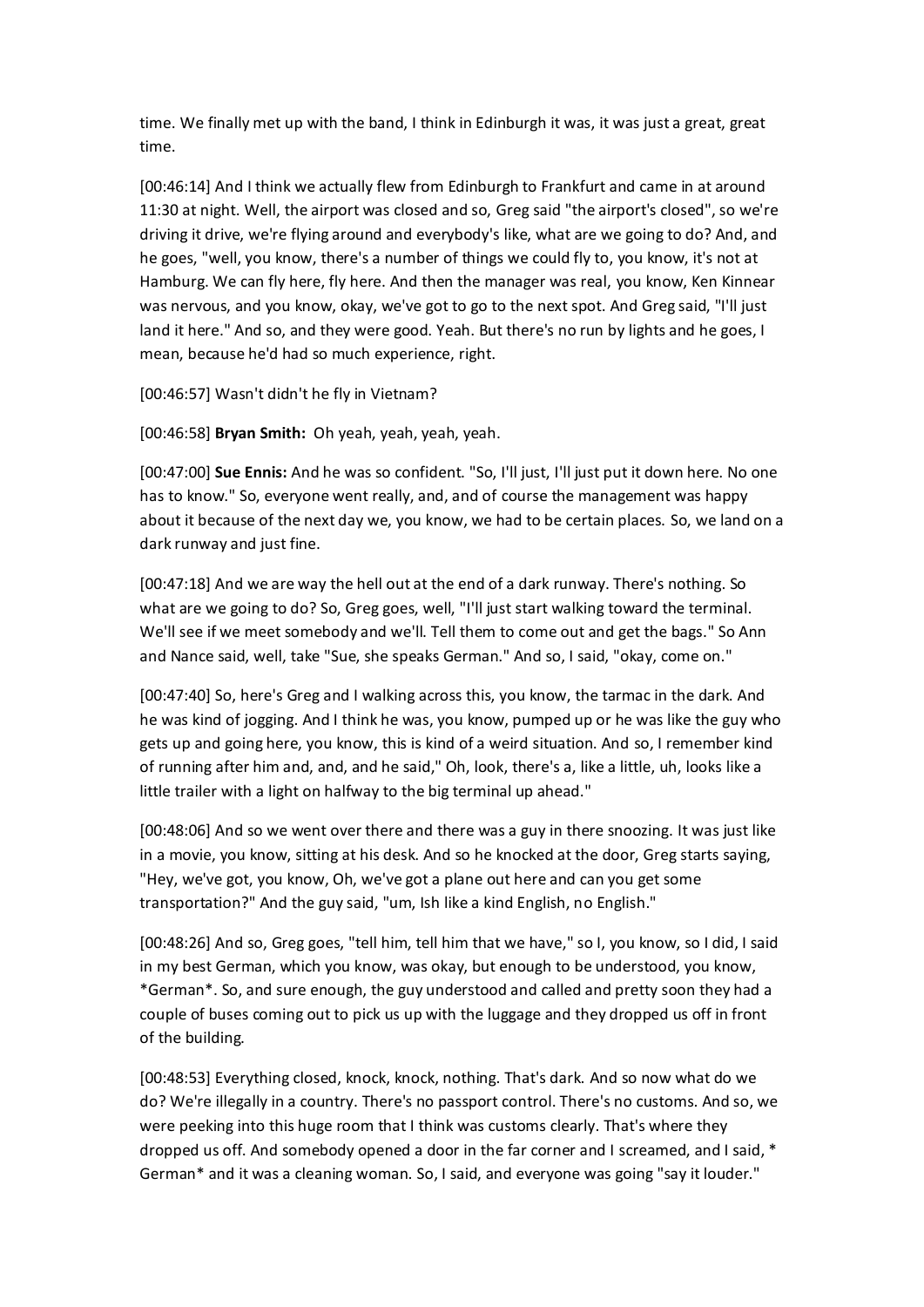And so she started to come and she came up and, you know, I, I mean, I wish I had a huge, great ending for the story, but she actually, you know, opened the door and said, buses does. And she was Turkish. She didn't speak German too well, I didn't speak German too well, but I was able to, we opened the door, and she goes, no, no, no noise, noise, noise. Good. And, and I said, no, no, no, honestly, honest good. And so, it held it and all the band members went under my arm with their bags and duct into this place. And, and I, as I talked to her and tried to keep her from, blowing the whistle and we got, yeah, we got in and, you know, we just didn't, I don't know how we got out because we never had the, you know, the entry stamp.

[00:50:12] So we just went to our hotel and everyone went, "it's good thing you speak German." And, and, you know, it was great. It was actually a really, you know, an unforgettable adventure, but your dad was such a go getter. So fearless.

[00:50:24] **Bryan Smith:** This is great. That's awesome. That's a great story. Thanks for sharing that. I don't have a lot of stories of his adventures on the road, but the ones I do have are very much like that, where he, he just kind of blazes his own path and, and is fearless.

[00:50:41] And that's actually, you know, closed airports are no, he was no stranger to closed airports because that's how he learned to fly when he was 16. He actually, he hopped the fence at airports and would steal planes and just take off in, Lake Tahoe I believe. And he would just take planes and he was self-taught.

[00:51:03] And then of course, when he went to the military and officer candidate school, and that's when he got his official training to become a helicopter, assault helicopter, pilot, and later, learning how to fly a commercial aircraft and whatnot. But yeah. So thank you for that, Sue. That's great.

[00:51:20] **Sue Ennis:** Oh, my pleasure, I love that story because I really, without him, you know, I don't know. I mean, no other pilot would have done that. You know, it's like, we're not gonna, we're not landing on a black runway, but, he saved the day and everybody made it to the gig the next day. So that was terrific. Yeah, it was fun.

[00:51:38] **Bryan Smith:** So, let's go back a little bit. Lovemongers. Tell us about Lovemongers, because that's a project that I think was a mid-nineties, maybe 97 or so. And that's where you were actually in the band with Ann, right?

## [00:51:52] Yeah.

[00:51:53] **Sue Ennis:** So, that started with an offer for a benefit to Ann and Nance. And at that time the band was off. There wasn't sort of a, the band was not solid. They, you know, they had made a record that didn't do that. Well. People were doing other projects and I think Ann and Nance were very tired. And so they were very much a duo at that time, trying to figure out what the next thing was. And they wanted to strip things down after the big production, the hair, the MTV of it all.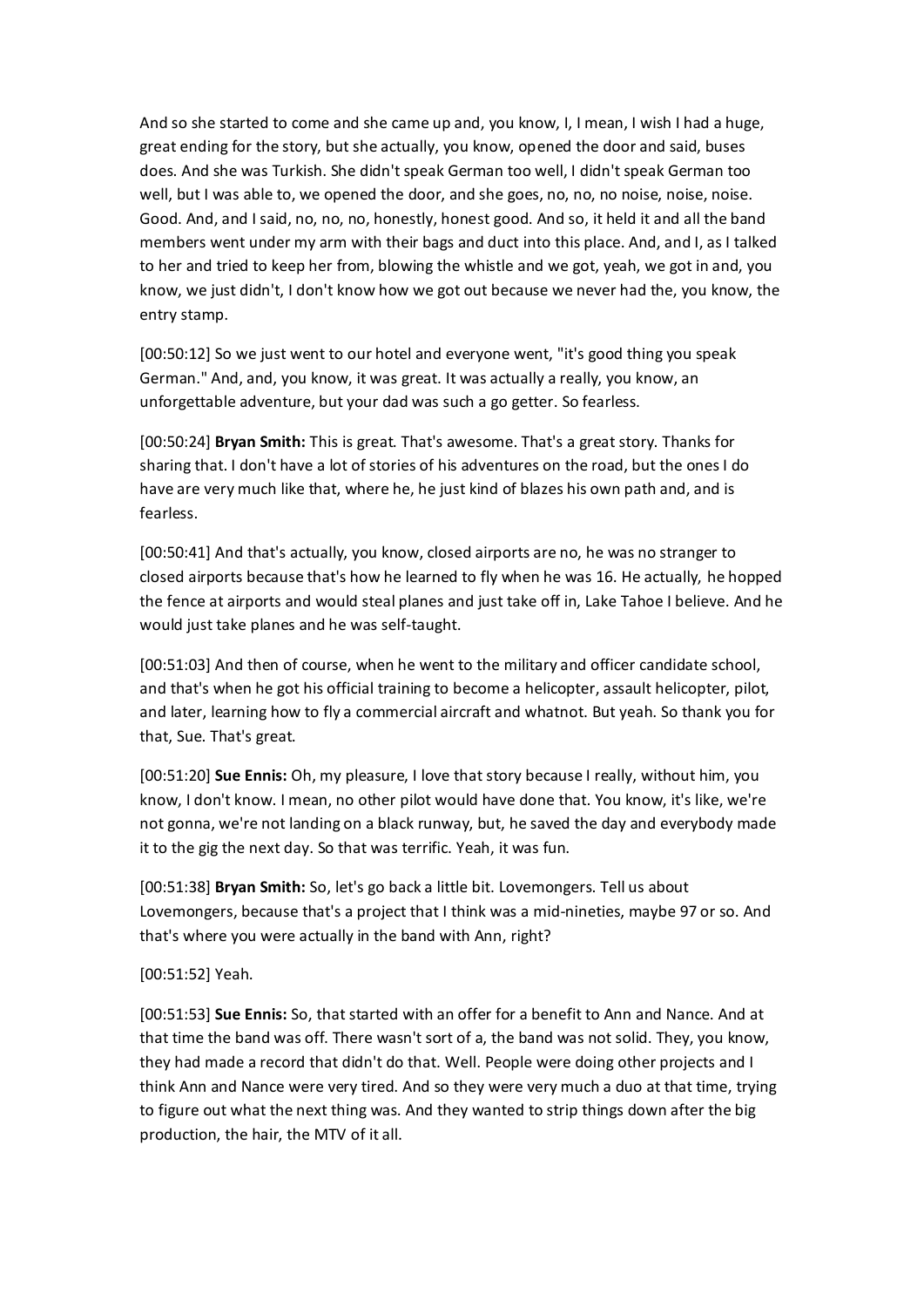[00:52:25] And that was sort of their mindset at that time, that was underscored and really supported by what was happening really in the, the aesthetic of the scene in Seattle, it was to be, to do it yourself and none of the trappings of the big spectacle with grunge. And so that's kind of where they were when this benefit offer came in to play at the Paramount, just a couple of songs.

[00:52:48] And so I remember we were out at Nancy's farm in Woodenville, just for fun with our friends, Frank Cox, and some others, a bunch of people one night. And as it got later, and said, you know, "we should really try to figure out what we're going to do for the show, what kind of songs?" And so, we started singing some old sort of folk tunes and, Peter Paul and Mary song, and, you know, it was all over the map. And Frank Cox, our dear friend, I had this beautiful tender, and they were singing great harmonies. And I think Ann or Nance said, you should come on stage with us. You know, let's just, you know, you guys can back us up. They want Ann and Nancy Wilson, but we can deliver kind of a beautiful vocal thing with all of us. And so let's, let's do that. So that's really where it started just at the farmhouse late one night and we all thought it was a one-off and. It certainly seemed to be that way, but then it was so much fun and, Ann knowing Ann, any chance to get a group together and to sing, you know, so this is all of a sudden, we're a group and we were, I remember that night we were laughing and said, this is this almost like a little band.

[00:53:59] And we said, what do we call ourselves? And we were thinking about different things. Someone said the hatemongers and someone "no, the Lovemongers" we laughed with them. This is really silly name, but fun. And, especially for the occasion. So that's where the name came from as almost like a joke. And then it seemed pretty fun. And soon enough, we had a couple of people come forward, a little label through Fred Meyer of all places that was starting up and a huge *Heart* fan, Brent Barry, what a great guy. And he said, "I want to make a Lovemongers record. I have a budget from the company. And so we started writing songs and made a record and released it on this little tiny indie label.

[00:54:42] And no one really thought that it was going to become anything, and it found its fans. But, what it really was, was a wonderful, I see it as a great reprieve for Anna Nance to get back to their roots in a sense which work, who stick and were of vocal, harmony based. And I think they were really refreshed by all that.

[00:55:02] And we were sort of there to Frank and I to support them and to lend our, you know, and we wrote, we actually wrote songs all of us together. So that's the story of the Lovemongers. We did a couple of little tours and played some clubs up and down the West coast just had a ball, you know, and I think it was, you know, friends on the road. Yeah. And it was just great. Lots of jokes came from that.

[00:55:26] **Bryan Smith:** The harmonies were great. I, I just listened to Miracle Girl before the interview. And that song sounds a lot like, I mean, it's so full and robust in terms of the layers and the harmonies.

[00:56:14] It sounded like a Broadway tune almost. I don't know if you've seen springtime. Is it spring awakening? It kind of reminded me of like a spring awakening, really joyous, harmony driven song.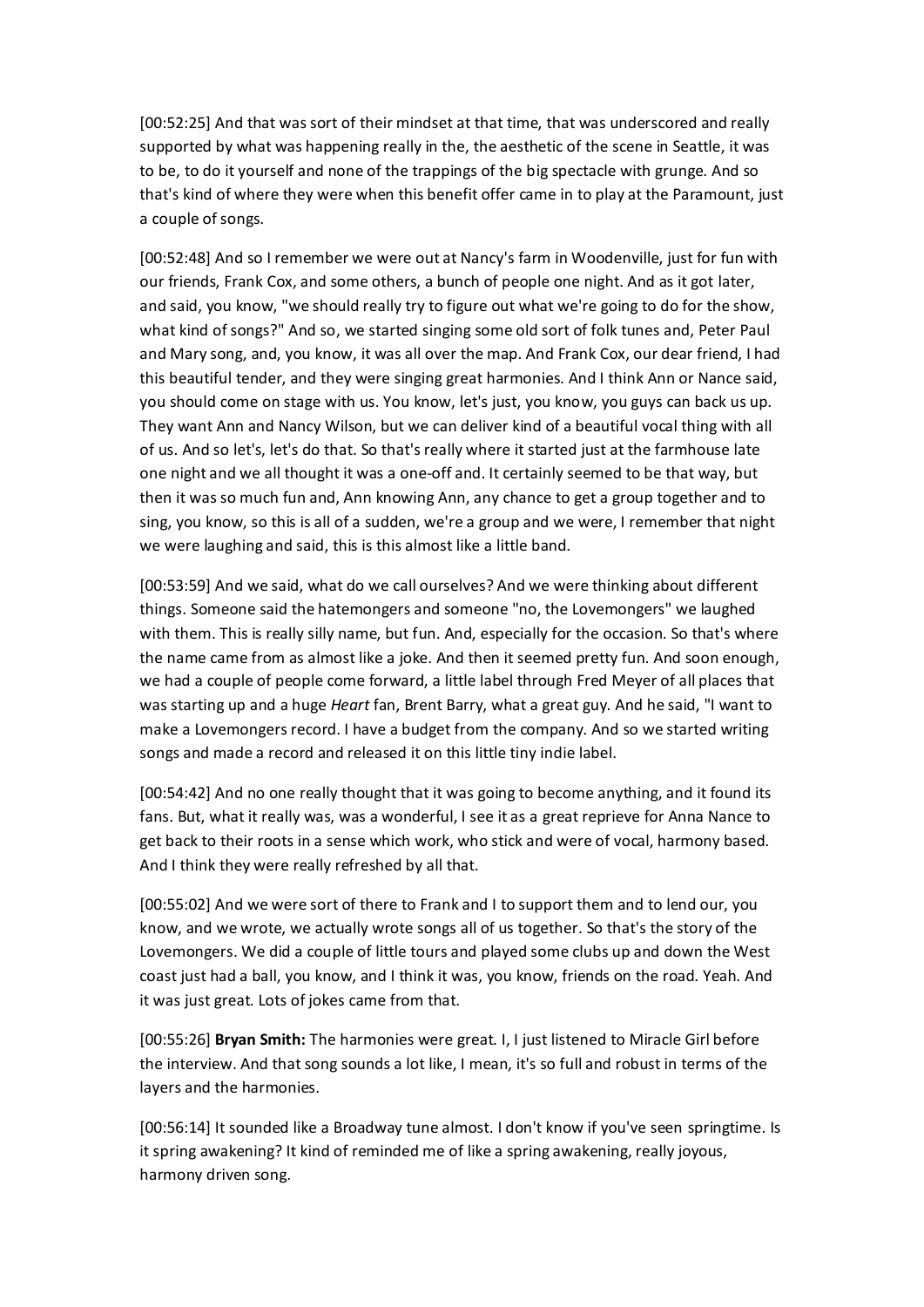[00:56:28] **Sue Ennis:** You know, I haven't heard that in so long, but I remember it being really musical and melodic and those harmonies. Yeah, that's fun. That's right.

[00:56:36] **Bryan Smith:** So, a couple more questions. I know we've been going over an hour here and I appreciate your time. So, I remember listening to another interview with you where you said that the baby looked strange was the first album where you had publishing. And I don't know what that means, can you tell us what publishing is and what it means to an artist?

[00:56:55] **Sue Ennis:** I can, you know, I just taught a class earlier today on publishing. So I think I can, I think I can pull that out. I'll put on my teacher hat here for just a minute and ask people to bear with me. It's not very difficult and it's not very long, so here's the idea. You've got a song. You've got the songwriter and every song has to have a publisher associated. So, first thing to do is forget everything. You know, about the word publishing, like book publishing, newspaper publishing. This is something very different. The, the term actually arose out of, you know, going way, way back to the thirties, the idea of sheet music that was published, and that's how people, you know, got their music, so that's where the word publishing comes from. But music publishing now really just means a sort of overseeing this copyrighted song or a number of them, right. So, there's a publisher associated with every song and they kind of do the paperwork around that. So, they issued licenses. If someone wants to cover your song, they'll write that light, suss out, they'll get the, they'll get the, the contract going and someone will pay the publisher. The publisher collects all of the money that comes in. If you get, let's say a song placed in a movie that fee will come to the publisher, all of the streaming fees, all of that comes to the publisher and the publisher splits it right down the middle. They take half and they pay their song writer half.

[00:58:19] And if you've got a bunch of songwriters, you're going to be sharing, what's called the writer's share, which is 50% of that total income. So, the more writers you have, the less. The less good it is for your bank account. But I only laugh because I was at the Grammy's once and there was a song up for song of the year and it had 19 writers on it, and, and, you know, and I just thought "wow at a different age, right?" You know, because those 19 people they're sharing 50% of something. So, but anyway, so that's really what it is. So your publisher, if you have a publisher, someone interested in representing your songs as a songwriter, they take half your money, but they do a lot of things for you.

[00:59:02] Not only that paperwork, I mentioned, they register your copyrights and so on, but also, they push your, your songs for you into the hands of people who might want to cover your song or do something with it that generates money. And that might be something that you, as a writer in Seattle can't really do.

[00:59:19] You don't have those contacts. So, the publisher will put you in touch with maybe co-writers, they will open avenues and doors for you that you wouldn't necessarily have. So it's great to have a publisher in that way. If no publishing company is interested in you, very often the case, then you are your own publisher, but every song has a publisher.

[00:59:41] **Bryan Smith:** Professor Ennis, thank you for that.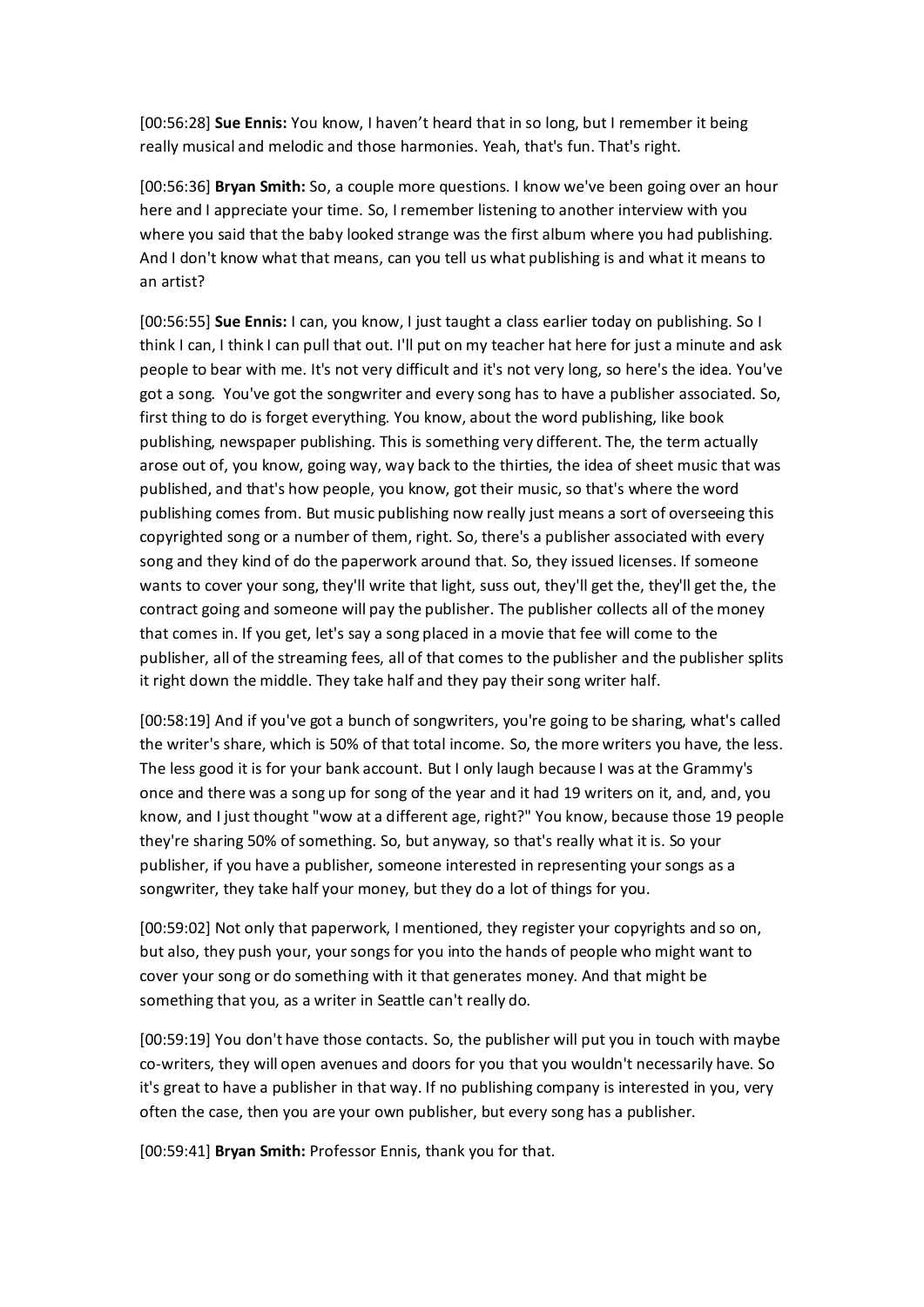[00:59:44] **Sue Ennis:** That's why they pay me the big bucks. No, I, you know, I, I love, I actually love talking about this stuff and it's, it's a concept that very few people, you know, get, you gotta, gotta kind of learn it.

[00:59:55] **Bryan Smith:** Yeah. And I heard on the Nancy Wilson interview with Mark Marin, or was it. No, I think it was another podcast interview she did called record store day.

[01:00:05] I believe with Paul Myers. I'll have to send you the link to that because he specifically asked about you and your relationship with Nancy. Yeah. He talks about you and yeah, I'll send you the link to that today, but. I think Nancy said that she gave you one of her signature Martins that you were the one, one of the folks that she gave that guitar to.

[01:00:29] So, where does that guitar sit and do you play it?

[01:00:34] **Sue Ennis:** Very good. Yes, she did. I was lucky enough to, you know, it was, and she didn't tell me it was just one day the ups guy or FedEx comes and there's this big, heavy thing. And I open it and it's like," she sent me a Martin?" You know, and then it's this incredibly beautiful guitar, as you can imagine, designed by her with all this personal touches, beautiful wood she chose.

[01:00:56] I mean, it is Nancy's wish and creation. So, in any case, it is in the next room. I don't play it as much as I should because the action needs to be lowered a little bit. So when I play it, it's like, "Oh" I, you know, in order to make a pure cord so that I have to have just a little bit of tweaking done on it, but it is a beautiful thing, and I cherish it. You know, I just I'm, I'm, I'm nervous to even play it almost in some ways. Yeah.

[01:01:24] **Bryan Smith:** Yeah. If you need a good, good. You probably already know about, about Michael's guitar shop. Mike passed, I think last year, but his son is carrying on and that shop is still at it and I've taken my guitars in since Mike passed and they're doing a great job.

[01:01:43] **Sue Ennis:** That is great to know I'm going to go there because I'd love to, you know, carry on the tradition. Yeah, that's great to know. Thanks.

[01:01:50] **Bryan Smith:** I got Michael's name from Roger actually, cause I interviewed Roger. He was like one of the first guests my pod.

[01:01:56] **Sue Ennis:** Oh wow. How long have you been going with this?

[01:01:59] **Bryan Smith:** Couple of years, I started in March of 2019. And I think Mike Fisher and Roger Fisher, I interviewed them at the same time. They were episodes four and five, I believe, early on such a long interview. I had to split it into two episodes.

[01:02:15] **Sue Ennis:** They had a lot to say.

[01:02:16] **Bryan Smith:** They did.

[01:02:17] **Sue Ennis:** Yeah. I hope they hope they said nice things about me. No, I'm kidding. I'm sure I didn't even come up, but yeah that's great. Good, good. That's good. Have you interviewed any of the other guys in *Heart?*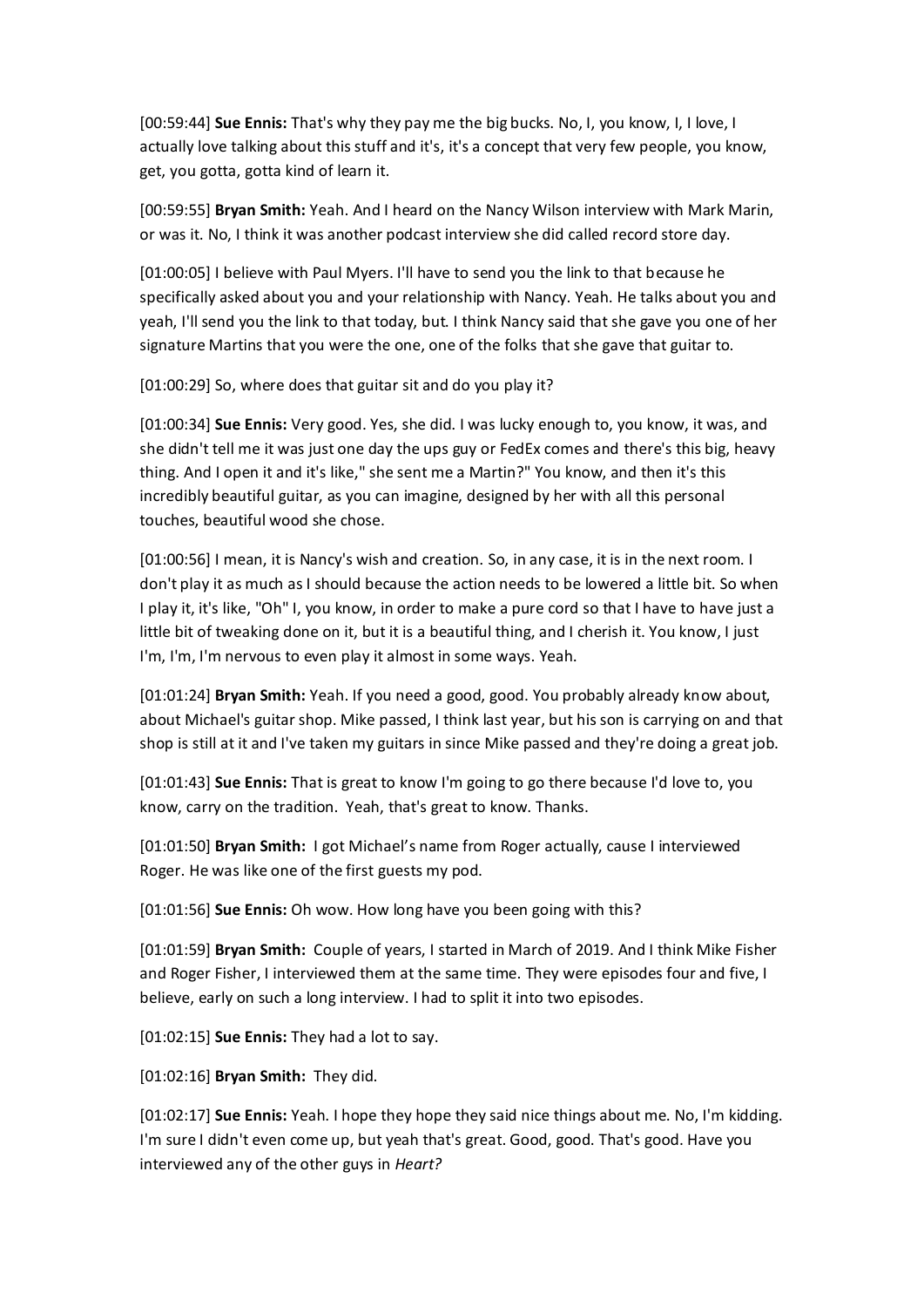[01:02:27] **Bryan Smith:** No, I reached out to Howard and he wasn't interested at all in, you know, it wasn't anything personal. He just isn't, it's not style. Yeah. He's down in Vegas. I think doing, you know, doing his thing at those shows. Yeah, the vault and I haven't had a chance to talk to any of the other folks like Derosier or, you know, Ken Kinnear can connect me I'm sure. Ken's still around by the way. So yeah.

[01:02:53] **Sue Ennis:** Yeah. Good to know. I haven't heard about him in years. Good.

[01:02:58] **Bryan Smith:** I wanted to finish off with a little discussion about your current profession. You are teaching at Shoreline Community College, right? And you have a out songwriting classes, and I'm fascinated by the concept of teaching someone how to write a song, because I heard an interview with Chris Martin from Coldplay and I was, I think it was during the Beegees documentary.

[01:03:25] I don't know if you've seen the Beegees documentary.

[01:03:27] **Sue Ennis:** Yes, I have. I just ate up every second of it. I mean, I almost, it was almost like a kid. I just couldn't get close enough to take in every, you know, it was just fantastic.

[01:03:38] **Bryan Smith:** The way Chris Martin from Coldplay described songwriting on that documentary. He said something like "songwriting is more like capturing energy that's out there" you weren't creating it, but you are, and I'm probably butchering this, but you're channeling something that's just out there and you have to be able to listen and understand what you're hearing so that you can properly memorialize that energy into the song that you're writing.

[01:04:12] I thought that was a beautiful way of describing it. Almost like we're a vessel and we don't have as much to do with creating a great song as we think we may do. So when you are teaching songwriting. How do you approach it mechanically and also the more spiritual part that Chris Martin's talking about in terms of like that energy?

[01:04:39] **Sue Ennis:** Well, I think that there are plenty of songwriters who don't necessarily have that channeling, but there is a craft to writing, right? And there are things you can teach, song structure, you know, the architecture of putting a song together that'll keep your ear, your listener engaged, and lyric writing the idea of capturing something in a way where it hasn't been said before.

[01:05:04] The things like that. We talk about having a song that has a North star to it, a central concept that sometimes is encapsulated in a title. I mean, some people write songs just by collecting titles and be jamming out something some night and go, what should I call this? Go look at your title list and go, Oh, that's exactly.

[01:05:24] What this one is called. And so, you know, there are different ways to get something going, but I think when you do have that moment, when you're so lost, or maybe not, maybe it's the found in the moment of, you know creating something, this stuff is going through your head and then something lands. You maybe you sing a melody and you think, "where did that come from?"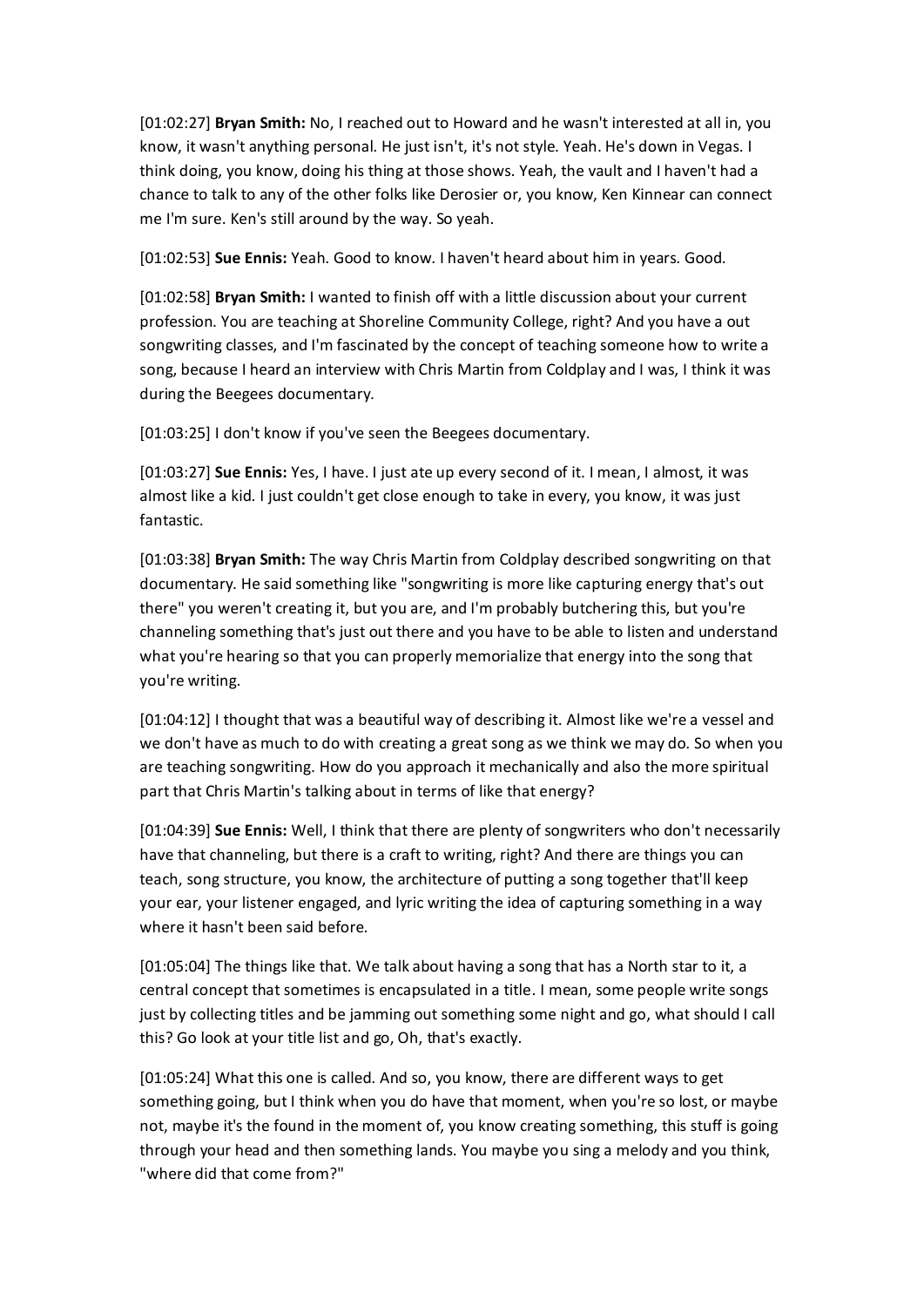[01:05:45] That's, you know, that's the magic, isn't it. That's probably what he's talking about. And you're really grateful for that. And that's the thing that keeps you coming back more than anything else it's like, "will I be able to", it's not something that you set out to do. It's something you make yourself available for if it happens.

[01:06:02] And, and, and it doesn't have it, you know, it doesn't necessarily happen with everyone, but I'd say the more songs you write, the better, your chances. Yeah. So right now I can practice.

[01:06:15]**Bryan Smith:** Yeah Ican see that. I mean, the craft, just like with acting, there's a craft of acting and then there's the art or the, the thing about acting that.

[01:06:23] You know, Robert DeNiro can't teach someone else how to be Robert DeNiro. I mean, there's some magic there to what he does. And, I would imagine in songwriting, there's something equivalent to grammar you just their do's. And don'ts about the craft of songwriting, especially if you're cranking out like Willie Nelson, 10,000 songs and not all of those are coming from a magical place.

[01:06:51] **Sue Ennis:** No, they're not. No, they're not. And there are some people I've met along the way who are successful writers, one guy that's great guy, Daryl Brown. Who's had a ton of success in the, in the country world, especially with Leah and rhymes. Yeah. He's just a great guy. And, I met him through the Grammy's, organization, and he told me once that he had to write 120 songs before he wrote a good one. And that's the part that it can be fun, but it's like any other skill you get, the more you practice the next time you write a song, you're just a little bit better. I think it really is like that. Unless you're a protege and then, you know, good for you. But then you're Paul McCartney, you know, where Yesterday just appeared to him.

[01:07:34]**Bryan Smith:** So, if I were to hire you to give me privates songwriting lessons, how would that lesson start? So let's say I hire you for this lesson. And I have like a chord progression and that's like a D C G chord progression.

[01:07:58] And then, I maybe have some lyrics. Like I wrote some lyrics in high school a long, long time ago. I believe, that people change for the better. Yeah. Winning went our separate ways. I hoped it wasn't forever. No, it's not the end of though where life goes on.

[01:08:37] Okay. So, that's a high school, little Diddy that I wrote. It sounds like a high school Diddy, right. but there's no, there's no bridge. I have another set of lyrics that are kind of cheesy, but where would you take me from there? What would the process look like in an hour long lesson to try to flesh out where to go and how to refine whatever was created there?

[01:09:02] **Sue Ennis:** So, what I would do is I, and I'll commend you on the fact that you knew that there needed to be a change in the melody after the first two lines, right? Like you, you sang them the same and you know, it was like an, a section. And if you, your first thought line, then your second one is the same. And the third one you gave us a little changed up, which was great.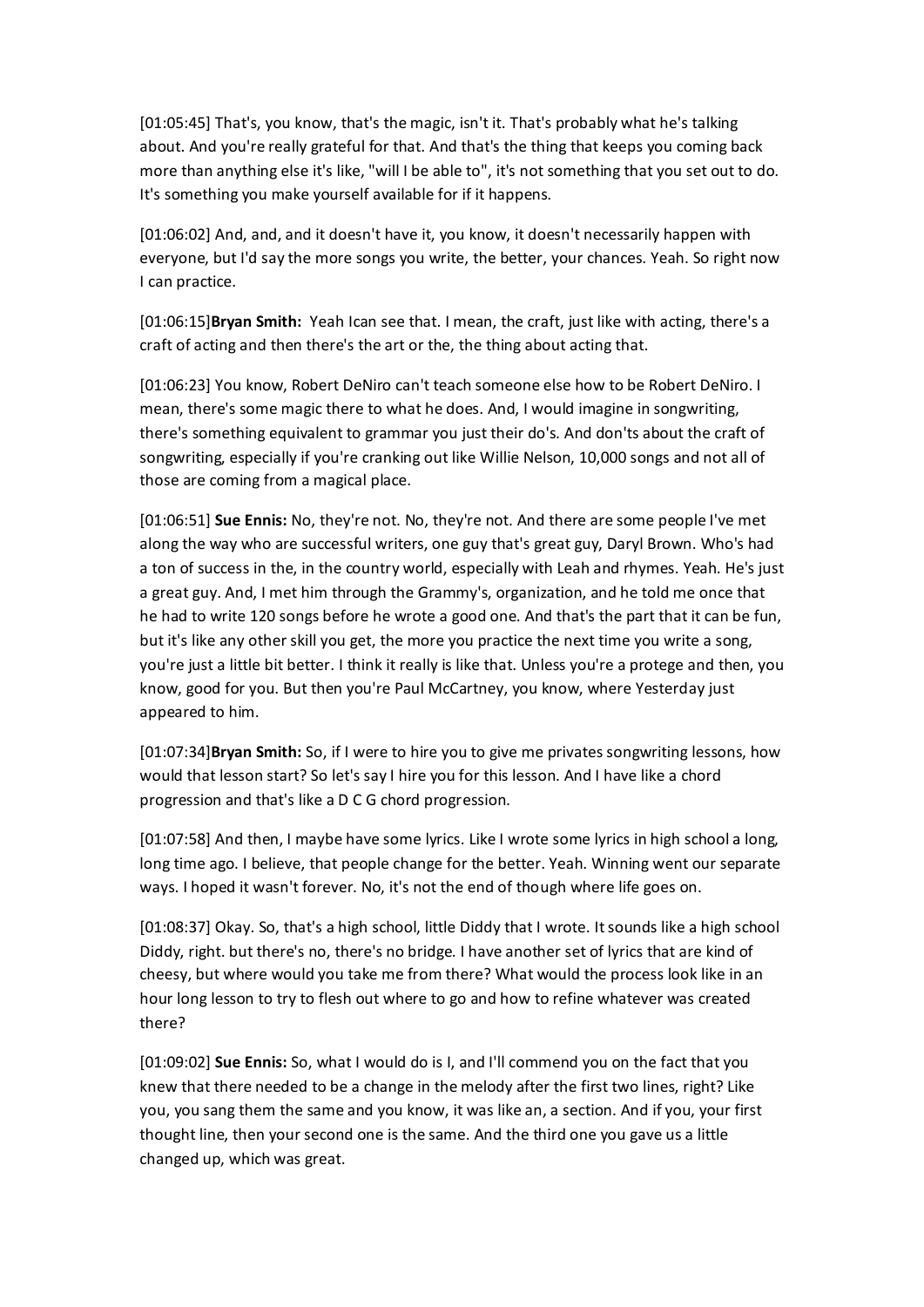[01:09:23] And then the fourth one was a, it was a different one, all that goes on. So that's great. You have an instinct, there for when the changes should come and then I would think the song is called. Life goes on. Because you said it three times or four times three to three, and that's almost like I start to get a sense of structure, I guess that's how I would first approach it. And I'd say, is this a verse in a way it's storytelling? Is it a chorus? Not really. It's, it's, it's a storytelling song. It's a singer songwriter song. Not that it has to fit into a category, but I'm trying to figure out where do we go from here?

[01:10:00] **Bryan Smith:** And, and if it's not, if it doesn't have a course, does that means that it's a ballad?

[01:10:05] **Sue Ennis:** Okay. Yeah. It's storytelling. That's right. Yeah. And so, I mean, your hook, your is, is your tag is life goes on. And so that puts us into like a folk ballad style. And so I would then do the same thing again, times two, a, this would be like an, a section of four lines and then a B, and then an, a, another one, a section of four lines.

[01:10:29] So the next part you have to further your story and you have now bumped up against the second verse curse, which is a joking way that songwriters talk about. And then now what do I do? Okay. I've got the, I've got the right. So I got this far and I've got a little idea going. So the second part. The second verse, the second stance, you know, needs to advance the story in some way you need to, what else about this?

[01:10:56] So a good way, a good approach there is then what happens? You ask yourself. Okay. So you're going to write one more of those same formula, same format, same standard, same melody, and, hopefully get a little bit further with your story. I'd probably go into something more personal instead of general observations about life.

[01:11:19] I would start to go personal and say, the first time I met you, I don't know what it is, but you know, I took a walkout this morning and saw this. So, that would be a contrast that you're looking for. And those contrasts are important because again, your job as a good writer is to keep the listener engaged.

[01:11:38] So, after two of those, let's call them a sections. They're identical a now we need a b, we need to contrast. Okay. Got to go somewhere else. And so what I, what I would have you do or suggest that you follow is, how can we do something that contrasts with what we have in a, in a big way? So maybe it's almost becomes a bridge in a sense.

[01:12:02] Some people might call it that b section a departure. And so. It should contrast in every possible way and still belong to the song. So, lyrically, maybe you shift perspective there and, you know, the, I song becomes a little bit of a different, you know, a memory, for example, you can go back in time, you could get introspective in that section a little bit more than you have been anything lyrically that contrasts with where you've been, and then also musically.

[01:12:32] So, you know, you've got those rhythms going in your, a sections. I would probably links in the lines to contrast. So make, you know, and, uh,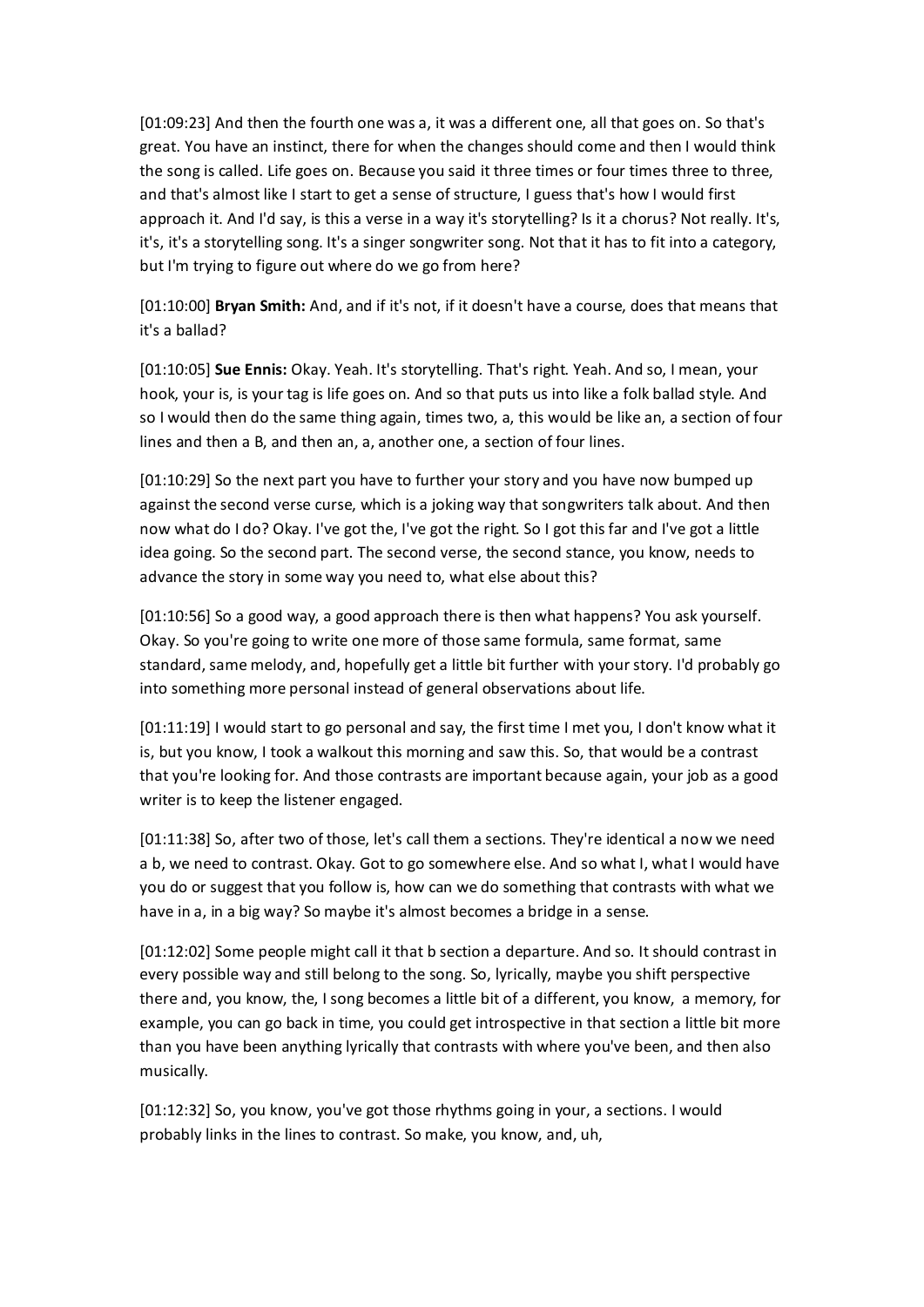[01:12:47] I'm just making that up, but you see what I'm saying that contrast, and then go back to that a section and it feels really good after that departure into the b. So just in a way it's a callback, it's a return home, something that you've set up and, yeah. And, you know, and, and maybe you want to elaborate on life, goes on in your b section, you know, talk about that because that's what the song's about.

[01:13:10] So, what can you say about that? Yeah. You know, I don't know.

[01:13:16]**Bryan Smith:** I love how just instantly the wheels started turning. I didn't tell you that I was going to do this and you immediately saw and heard what needed to be explored after just a few seconds of hearing, you know, lyrics in a couple of chords. That's fantastic.

[01:13:33] **Sue Ennis:** Oh, you know, it's so fun to do. And who knows if that would work for you, but I'm at a place, you know, and having done it enough where I, I certainly can throw ideas at a collaborator and say, maybe this, maybe this, maybe this, maybe this, and then you can run with it.

[01:13:48] **Bryan Smith:** Yeah. Well, Sue it's been. A huge pleasure to talk to you and thanks for sharing.

[01:13:54] **Sue Ennis:** Right, and I'm so glad we finally got to, got to meet it's. It's really great to meet you. And, you know, I love telling these stories they're fun and it's fun to reminisce and think about how lucky I've been, you know, re be reminded of that. So, thank you for inviting me.

[01:14:10] **Bryan Smith:** Absolutely, and I will be heavily promoting this Nancy Wilson's solo album, which features you on the You and Me track.

[01:14:19] **Sue Ennis:** Yeah. Yes. I've got two other songs on there, which is, once called I'll find you. And the other one is called walk away, which has got some strings on it. And boy, it got much bigger than we imagined in the production. Very happy with how it came out. So I can't wait to hear those songs. I can't wait for you to hear them.

[01:14:35] **Bryan Smith:** I'm going to buy a physical copy of this album.

[01:14:37]**Sue Ennis:** Are you really?

[01:14:38]**Bryan Smith:** Yeah.

[01:14:39]**Sue Ennis:** That's so cool.

[01:14:40] **Bryan Smith:** It's just, it's very nostalgic for me. Anything, *Heart* related, anything related I'm going to pick up. So, thanks again for talking to me. I will let you know when the, episode launches so you can share promote promoted for you.

[01:14:54] Yeah, definitely. Listeners who want to connect with Sue on social media, it looks like you have a Twitter account @Sueennis right. Hello. And also a website, Sueennis.com, S U E E N N I S dot com.